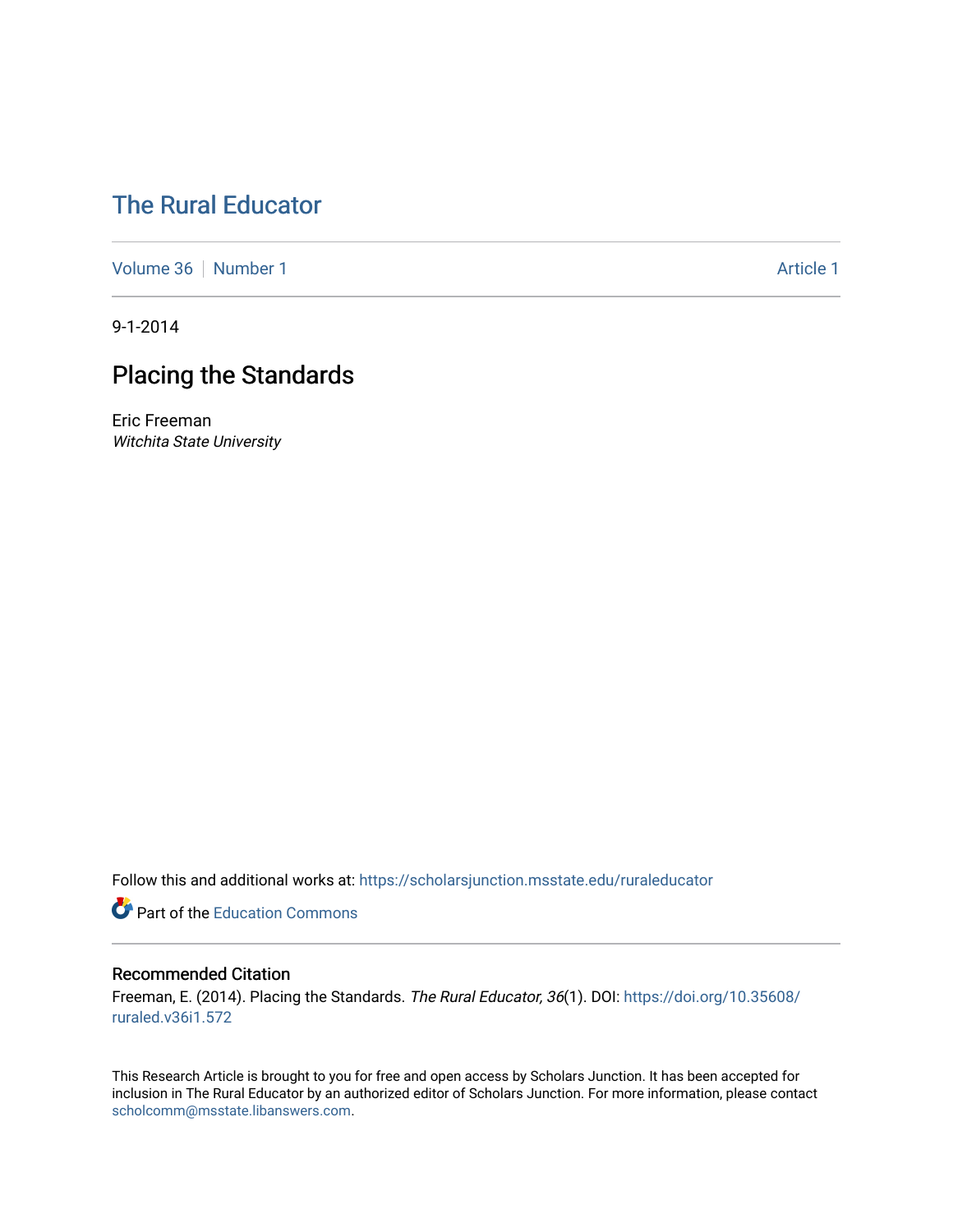### **Placing the Standards: Will the Common Core State Standards Encourage Rural Youth Outmigration?**

#### **Eric Freeman**

*Wichita State University*

*Rural areas in many parts of the U.S. experience population decline from outmigration. Geographic mobility has long been a contributing factor to the social and economic instability of rural communities; high-achieving and ambitious youth are inclined to leave rural areas to take advantage of the expansive economic opportunities and cultural and lifestyle amenities typically found in metropolitan locations. In this article, I review 20 years of research on rural population loss and migration theory to anticipate how patterns of rural youth mobility might intersect with the Common Core State Standards' emphasis on preparing high-school students to be career and college ready. Given that the migration decisions of rural youth stem from a complex process that includes a range of social, economic, cultural, and environmental factors, I argue that certain types of rural communities are likely to be more strongly affected by the Common Core as are certain types of rural youth.*

**Keywords**: outmigration, population loss, brain drain, Common Core State Standards, policy

For a significant number of rural communities in the U.S., population loss is endemic and the outmigration of youth accepted as an unalterable fact of life. Residents of these nonmetropolitan regions have typically spent this century and much of the  $20<sup>th</sup>$ century making the most of an unfavorable situation in which a norm of widespread outmigration persuaded discontented rural residents to take advantage of the more extensive employment and amenity opportunities available in metropolitan areas (Artz & Yu, 2011; Chen & Rosenthal, 2008; Johnson, 2006). Demographic data confirm what these communities have experienced first-hand: rates of outmigration from nonmetropolitan areas are significantly higher than for metropolitan areas and the flight of college-educated youth is arguably the most economically and socially acute population loss of all (Artz, 2003; Hektner, 1995; Theodori & Theodori, 2014). With population redistribution in the U.S. driven by a century-long ascendancy of urban and suburban milieus (Lichter & Brown, 2011), sparsely populated locations in the U.S. often struggle to keep pace in the competition to achieve broad-based economic growth and maintain a diverse and talented citizenry. Changing population densities and the social, economic, and outdoor opportunities associated with these contexts are partly revealed in census numbers (McGranahan, Wojan, & Lambert, 2011). In 1900, 46 million people or about 60% of Americans were spread across small towns, farms, and the open countryside (U.S. Census Bureau, 1993). Today, 46 million people live in nonmetropolitan counties, just 15% of the U.S. population (Kusmin, 2013).

Demographic ebbs and flows characterized by variability across time and place constitute a rural

paradox and a precarious balancing act (Johnson, 2012; Johnson et al., 2005; Krannich, Luloff, & Field, 2011; Lichter & Brown, 2011; Nelson, 2001; von Reichert, Cromartie, & Arthun, 2013). Spatial differentiation across rural landscapes means that some locations contend with a steadily shrinking and graying population while other rural locations enjoy widespread enrichment from a dependable influx of migrants, some of whom are young and welleducated (Carr & Kefalas, 2009; Johnson, 2012; McGranahan, Cromartie, & Wojan, 2010; Winkler, Cheng, & Golding, 2011). Although recent rates of population loss have fluctuated, it is apparent by now that the long-term counterurbanization trend predicted decades ago has not materialized as anticipated (Frey, 1987; Fuguitt, Brown, & Beale, 1989). No imminent population surge is about to pour in and buffer rural areas from the prolonged impact caused by youth outmigration. In fact, the situation has worsened in recent years because the absence of a rural renaissance has converged with recession-induced rural outmigration to exacerbate the usual outflow from rural areas (Cromartie, 2013).

The upshot of these outmigration trends is that of the 1, 976 counties recently reclassified by the U.S. Office of Management and Budget as nonmetropolitan, 1,269 of them lost population during 2010-2013, a record high (Cromartie, 2014). In over 700 of these counties, population loss exceeded 10% (McGranahan, Cromartie, and Wojan, 2010). Losses were most prominent in the Great Plains region stretching from Montana to Texas; the Corn Belt areas of Iowa, Illinois, and other Midwestern states; the Mississippi Delta; the northern Appalachians; and the rusting industrial and played-out mining belts of Pennsylvania and New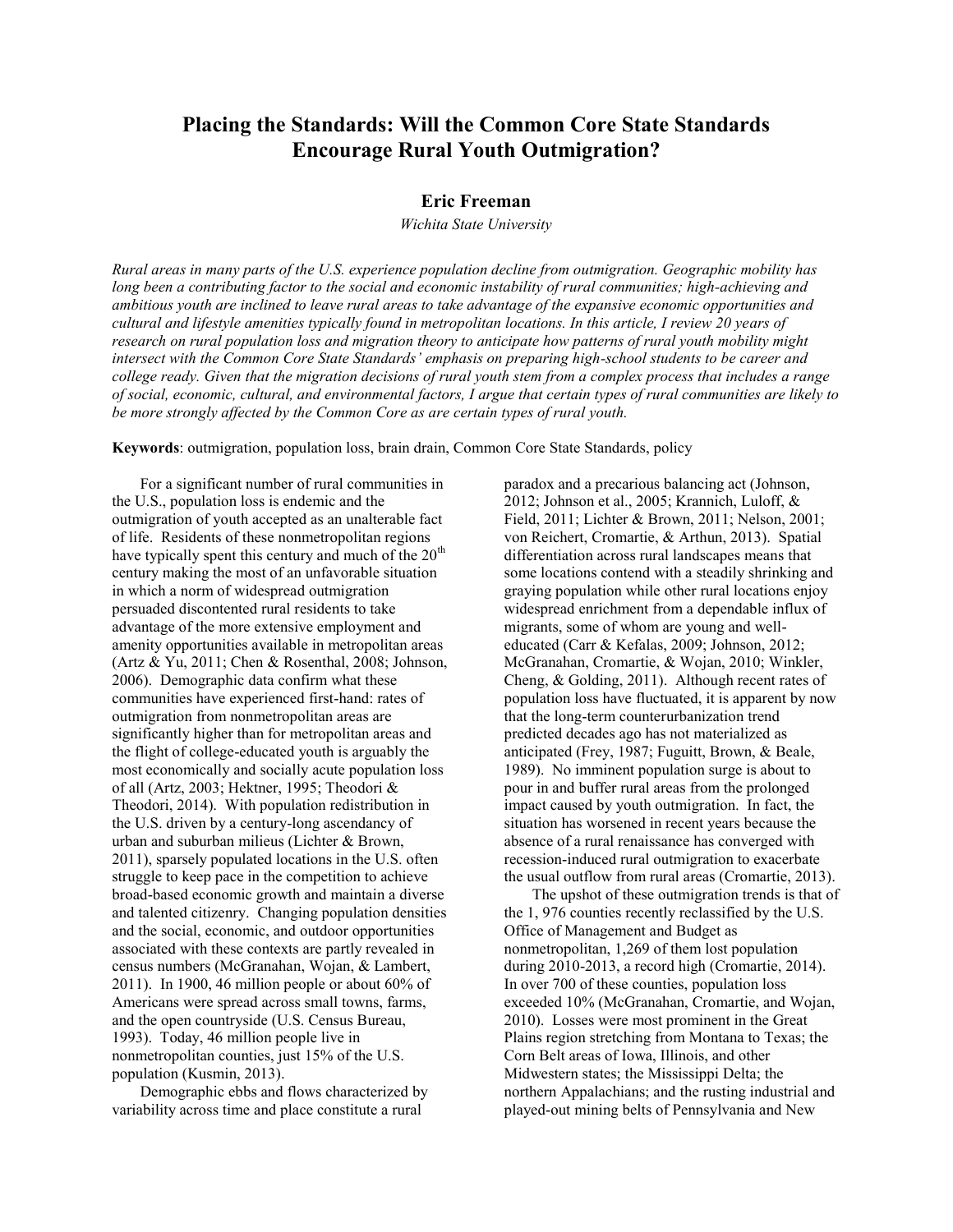York. Gains were largest in the high-amenity regions of the Pacific Coast, Intermountain West, Ozarks, southern Appalachians, along the Gulf of Mexico, the southern Atlantic coast, and in rural counties adjacent to metro areas (Johnson, 2012; McGranahan, Cromartie, & Wojan, 2010).

Given the inclinations of ambitious youth for geographic and social mobility, the migration patterns of rural youth pose a challenge to the regeneration of core rural values and experiences such as self-sufficiency, strong connections to family and community, resiliency, and industriousness. Shifting spatial dynamics threaten to diminish the social, economic, and environmental well-being of communities across much of rural and small-town America (Flora & Flora, 2008; Kusmin, 2013; Stauber, 2001). In places where the fabric of a durable rural community life is already stretched thin, the risk that unchecked youth mobility may cause additional stress in the years ahead cannot be dismissed. The law of diminishing returns means that in rural communities withering away from a shrinking population base, attempts to devise comprehensive and sustainable approaches to rural prosperity frequently fail to take root.

The lives of rural residents are notable for their greater likelihood of being marked by lower incomes, higher poverty rates, declining health outcomes, and lower educational attainment than their metropolitan counterparts (Battelle for Kids, 2014). As a result, rural parents and educators along with civic and business leaders appreciate the urgency of preparing their young people to be college, work, and future ready. But for rural donor communities grudgingly reconciled to the departure of their best and brightest, the frustration of being trapped between a rock and a hard place is prosaically familiar. The dilemma of being unwilling to withhold educational opportunities rife with potential to transform and empower young lives insistently weighs against the untenable costs to community viability exacted by the provision of such an education (Domina, 2006; Flora & Flora, 2008; Miller, 1993). The graying of rural America makes attracting younger people and new wealth more urgent at the same time as a history of boom and bust makes civic and economic security less than certain (Winkler, Cheng, & Golding, 2011). The transformation of America from an agrarian to an urban society all but guaranteed that the economic, cultural, and political hegemony of the nation's metropolitan regions would become manifest in the day-to-day experiences of rural people and the everyday conditions found in rural communities (Lichter & Brown, 2011).

In this paper, I respond to the adoption and implementation of the Common Core State Standards ([CCSS], 2014) by relating the standards to rural population loss and the outmigration of youth. Lichter and Brown (2011) are not the first researchers to observe that "rural areas and small towns often remain misunderstood and are too frequently ignored, overlooked, or reduced to stereotypes in the public and scholarly discourse" (p. 566). While the recent debate surrounding the standards has surfaced a number of important issues, the educational and political feuding has failed to consider the implications of the standards for rural communities, especially the potential of the CCSS to encourage the outmigration of youth. To correct for this omission, I argue that in the 42 states still committed to the Common Core, it is useful to examine the contemporary drivers of youth outmigration since population decline has a deleterious impact on the economic, social, and environmental well-being of rural communities. When young adults leave a rural community, the stock of economic, social, human, cultural and political capital is diminished (Flora & Flora, 2008; Feser & Sweeney, 1999). An understanding of whether the CCSS are likely to become an additional driver of rural youth outmigration can provide local leaders with important insights into how educational policies can alter ambient levels of community capital (Ulrich-Schad, Henly, & Safford, 2013).

I ground my analysis in 20 years of research on rural population loss and migration theory to anticipate how patterns of rural youth mobility might intersect with the CCSS' emphasis on preparing high school students to be career and college ready. Because the United States has no experience with *national* curriculum standards and little understanding of how national standards explicitly affect rural populations, this study is a tentative inquiry into the dynamics of this relationship. In the sections that follow, I trace the policy origins of the CCSS back to 1983 and the flawed but influential report, *A Nation at Risk*. From there I review the economic rationale underpinning the standards and how a supply-side theme of human capital development has been insinuated into the standards under the rubric of college and career readiness. I go on to examine what motivates young people to leave rural communities and weigh the implications of their decisions against the needs of rural America to stanch the outflow of these often irreplaceable assets. I conclude by extrapolating from the empirical literature on youth outmigration which young adults are likely to be immune to the economic message inscribed in the Common Core and who are most susceptible.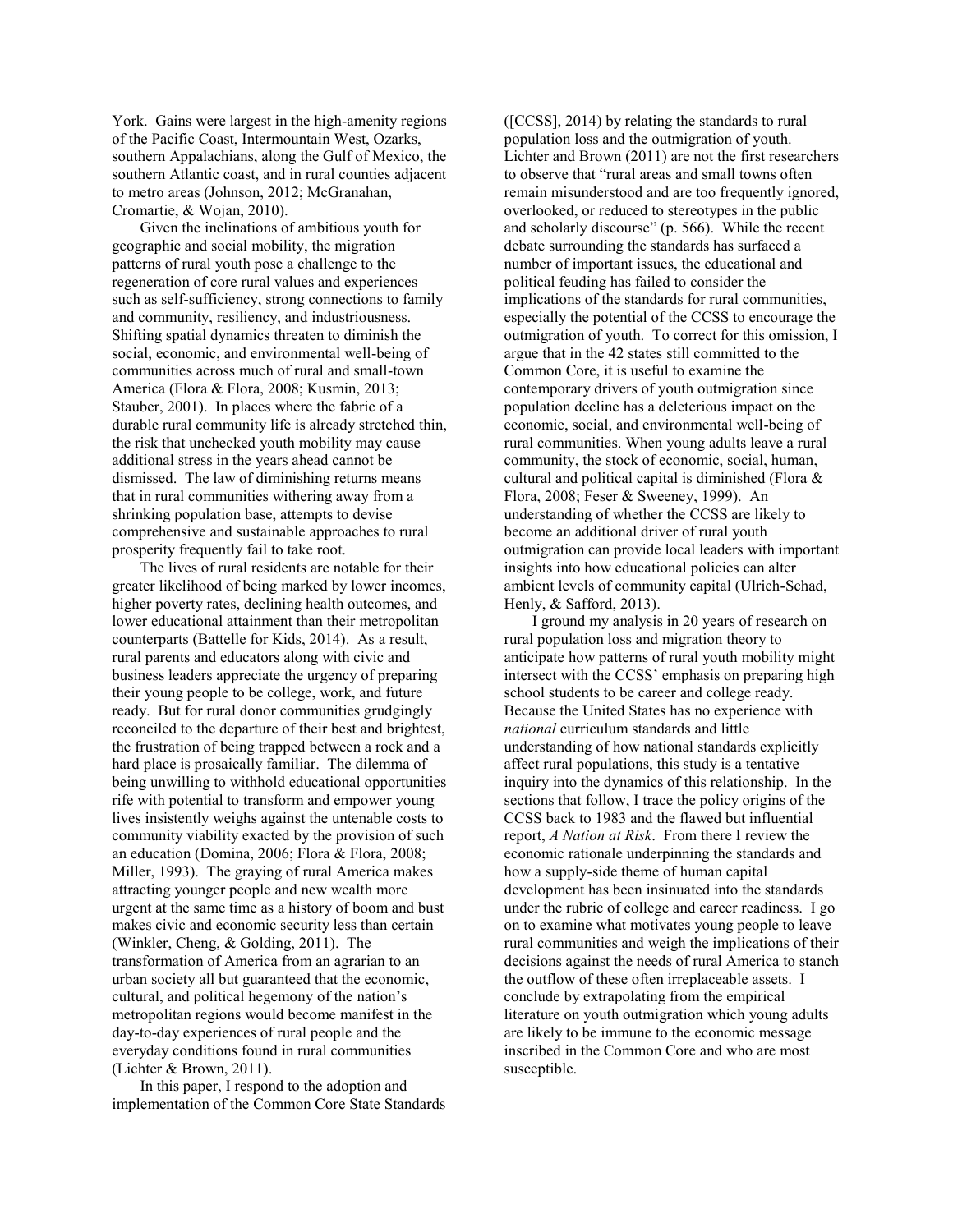#### **Origins of the Common Core State Standards**

Knowledge of the Common Core's origins allows for insights into both the creators of the standards and the intentions of the policy. Although the final version of the CCSS was released to the public in 2010, the impetus behind the Common Core is traceable to *A Nation at Risk* (National Commission on Excellence in Education, 1983), the persuasive report whose tone and content is credited with propelling American education toward the preparation of a workforce capable of achieving and competing at high levels in the emerging global economy (Greenwood, 2009; Manna, 2006). The historical tendency for both metropolitan and nonmetropolitan schooling to be conscripted into satisfying national economic and political ends more than educational ones was manifest in the language used in the report (Kliebard, 2009; Labaree, 2010; Spring, 1998). One of the more dire risks thought to be facing American society in the 1980s was its need for greater human capital. In accord with this belief, the architects of *A Nation at Risk* were unabashed about yoking schools to an ideology of social efficiency, a mechanism that has as its principal aim the preparation of children for future adult roles, especially occupational ones (Kliebard, 2004; Kosar, 2005; Manna, 2006). Schools were assigned an instrumental responsibility in mitigating the risk:

We live among determined, well-educated, and strongly motivated competitors. We compete for them for international standing and markets, not only with products but also with the ideas of our laboratories and neighborhood workshops. America's position in the world may once have been reasonably secure with only a few exceptionally well-trained men and women. It is no longer. (National Commission On Excellence in Education, 1983, p. 8)

On the purportedly leveled playing field of the interconnected global economy, complacency was a conceit the U.S. could no longer afford. In this new economic regime, competitor nations had equal opportunity and historical and geographical divisions were dissolving into irrelevancy (Friedman, 2005). In setting the tone for educational policy for the next 30 years, *A Nation at Risk* announced unequivocally that the era of America's narcissism as an unrivaled economic powerhouse was over. In 1989, President George H.W. Bush gave the curriculum standards movement a shot in the arm when he convened an education summit in Charlottesville, Virginia. He used the occasion of this well-publicized meeting to persuade the nation's governors to take the lead on standards-based reform. The governors, acting under the auspices of the National Governors Association

(NGA), agreed to establish national goals or standards and pledged support for the development of state initiated reforms, to be augmented with limited federal assistance (Shanahan, 2013).

Five years later, Goals 2000 (1994) further advanced the standards agenda. When this legislation was signed into law by President (NCLB), Congress elected to follow a different tack than the system of voluntary compliance relied on by previous legislative initiatives. In a significant departure from past practice, states were compelled to create and adopt content standards and assessments. This approach was formalized through mandated annual testing in grades 3-8 and legislation that attached punitive measures to schools that failed to meet annual benchmarks (Klugh & Borman, 2006). Because No Child Left Behind mandated annual testing in the time-honored curriculum areas of English, Math, Science, and Social Studies, traditional subject-matter was tacitly reinforced as the measure of intellectual development. In this way, No Child Left Behind buttressed the social efficiency paradigm inscribed in public policy since *A Nation at Risk*.

When Race to the Top (RTTP) was announced by the U.S. Department of Education (2009), it was touted as President Obama's signature contribution to innovative educational reform. An initiative designed to improve teacher quality, use classroom data effectively, and devise strategies to help struggling schools, RTTP included a strong focus on raising standards and aligning policies and structures to promote college and career readiness. Launched in the aftermath of the Great Recession, which lasted from December 2007 to June 2009, RTTP scrabbled to gain traction in an economic recovery too weak to create the jobs needed to keep pace with normal population growth or put back to work the millions of workers idled as a result of the collapse (Mishel, Bivens, Gould, & Shierholz, 2012). Passage of the American Recovery and Restoration Act (2009) legally authorized RTTP to supplant the beleaguered remnants of NCLB and soon thereafter, the Obama administration began to insist that states applying for federal funds make their willingness and readiness to adopt common standards a priority. In RTTP applications, 70 points out of a possible 450 were awarded to states indicating adoption of or transition to "a common set of high-quality standards" (U.S. Department of Education, 2009, p. 7) along with common assessments.

An optional requirement in name only, the inclusion of standards in RTTP illustrates how little U.S. educational policy rhetoric has changed since the first generation of standards-based reform in the 1980s. A burgeoning consensus then and a solid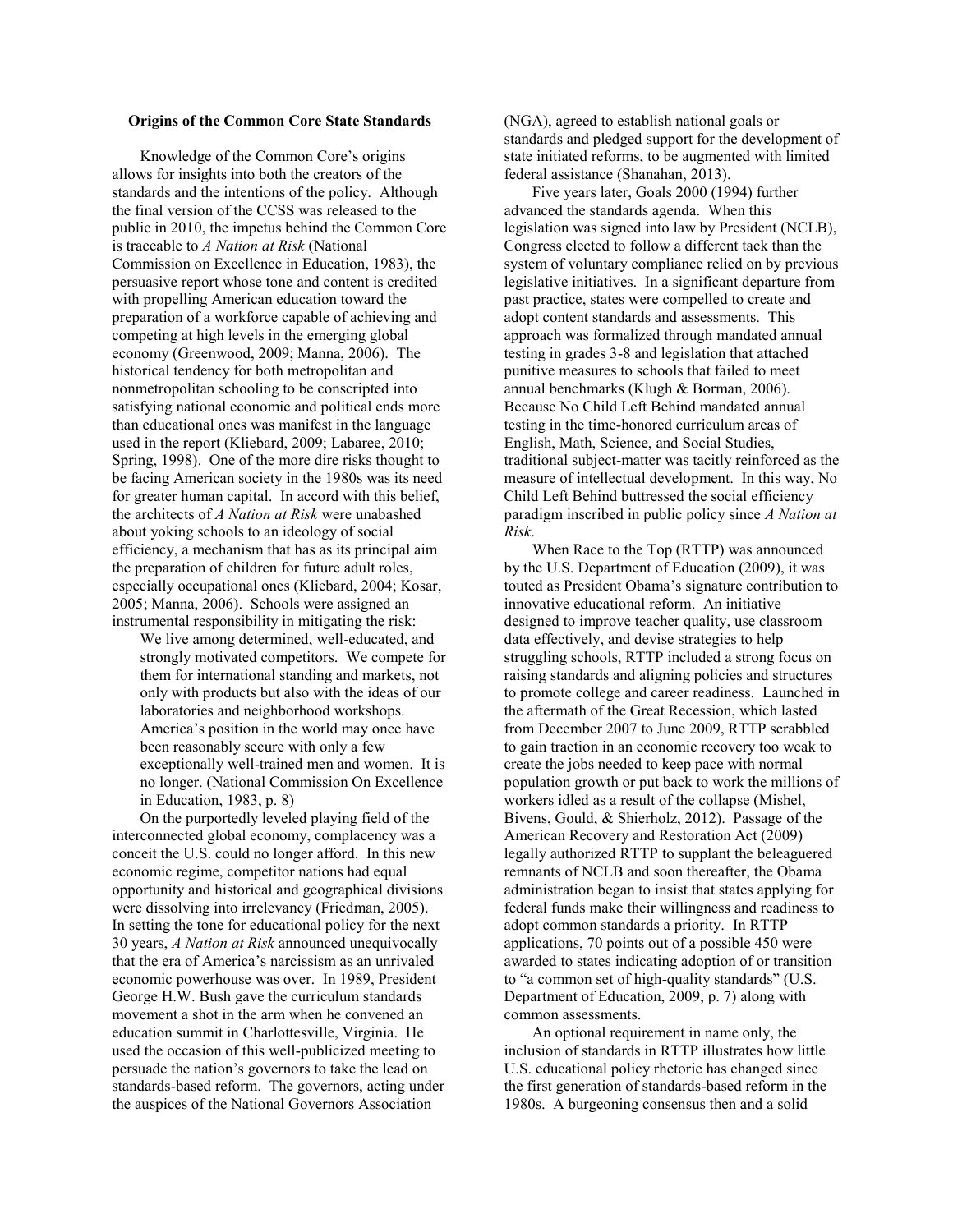consensus now posit that America's public schools are failing students and the nation. Following in the footsteps of both *A Nation at Risk* and NCLB, RTTP appeals to America's presumed waning global economic status as the raison d'etre necessitating reform:

Maintaining the status quo in our schools is unacceptable. . .America needs urgently to reduce its high dropout rates and elevate the quality of K-12 schooling—not just to propel the economic recovery but also because students need stronger skills to compete with students in India and China. (Duncan, 2009, p. 1)

A paradigm of social-efficiency inspired policies is unlikely to be displaced any time soon so long as American policy makers can profitably use education-in-crisis as a political talking-point. In fact, the system has only gained strength in recent years, employing a narrowly-focused, collegepreparatory curriculum reliant on standardized assessments to gauge student and school progress (Manna, 2006). The globalization themes that have dominated curriculum and assessment policy since *A Nation at Risk* continue to shape educational decisions today. This orientation is readily discernable in the economic rationale underpinning the Common Core State Standards.

#### **Debut of the Standards**

Released to the public in June 2010, the CCSS initiative has been spearheaded by the National Governors Association (NGA), the Council of Chief State School Officers (CCSSO), Achieve, and the Gates Foundation, organizations whose skillful maneuvering around the usual state policymaking apparatus has proved instrumental to the rapid development and promotion of the standards (Rothman, 2011). As the principal architects of the standards, the CCSSO and the NGA had previously presented the Obama administration with the major policy blueprint, *Benchmarking for Success* (Jerald, 2008)*,* which explained how individual states could work around their differences to collectively endorse a set of internationally benchmarked standards that aligned textbooks, curricula, and assessments with the standards. Asserting that American education had not adequately responded to the new challenges brought on by globalization and the rise of knowledge-based economies, *Benchmarking for Success* mimicked its alarmist predecessor, *A Nation at Risk*, by warning "The United States is falling behind other countries in the resource that matters most in the new global economy: human capital" (p. 5). *Benchmarking for Success* underscored how American workers of today no longer compete only

with skilled workers domestically but also with workers living in Russia, Eastern Europe, China, India, and other developing countries. The report surmised that "Since the U.S. can no longer compete in *quantity* of human capital, it will have to compete in *quality* by providing its young people with the highest level of math, science, reading, and problemsolving skills in the world" (p. 11).

As an ambitious regulatory endeavor intended to bring the patchwork of unruly state systems into much needed alignment, the CCSS revives the Goals 2000 campaign for national standards and assessments that faltered in the 1990s during the Clinton years. Compared to the presumably less rigorous learning standards they seek to replace, the CCSS have been promulgated as a strategy capable of transforming the United States into a global leader in education. Developed to align with college and employer expectations aimed at making U.S. students more competitive in the modern global economy (Business Roundtable, 2013), the standards promise to equip high school graduates from metropolitan and rural districts alike with a world-class education. Unlike previous approaches to educational reforms, emerging economic realities make state-to-state comparisons less important than how students in the U.S. measure up against students around the globe whose educational qualifications are now on a par with graduates of American schools.

#### **College and Career Readiness**

Both the CCSSO and the NGA maintain that equity and the economic primacy of the U.S. underlie the current iteration of the standards (Mathis, 2012; Rothman, 2011). Both organizations argue that national standards are imperative if the nation is to remain globally competitive and students are to graduate college and career ready (Council of Chief State School Officers, 2012). Survey research indicates strong and bi-partisan support for the idea of college and career readiness (Achieve, 2010); Mathis (2012) describes this mantra as the "linchpin" (p. 5) rationale for establishing a national set of uniform standards. The policy literature on Achieve's website contends the college and career readiness rubric serves as the unifying agenda binding the P-20 education enterprise together, "the umbrella under which many education and workforce policies, programs and initiatives thrive" (Achieve, 2014. p. 1). At the policy level, the agenda spans K-12 and postsecondary education as well as the business community. At the program level where the standards are actually put into practice, the agenda is a partnership between educators, students, parents, community members, business leaders, and anyone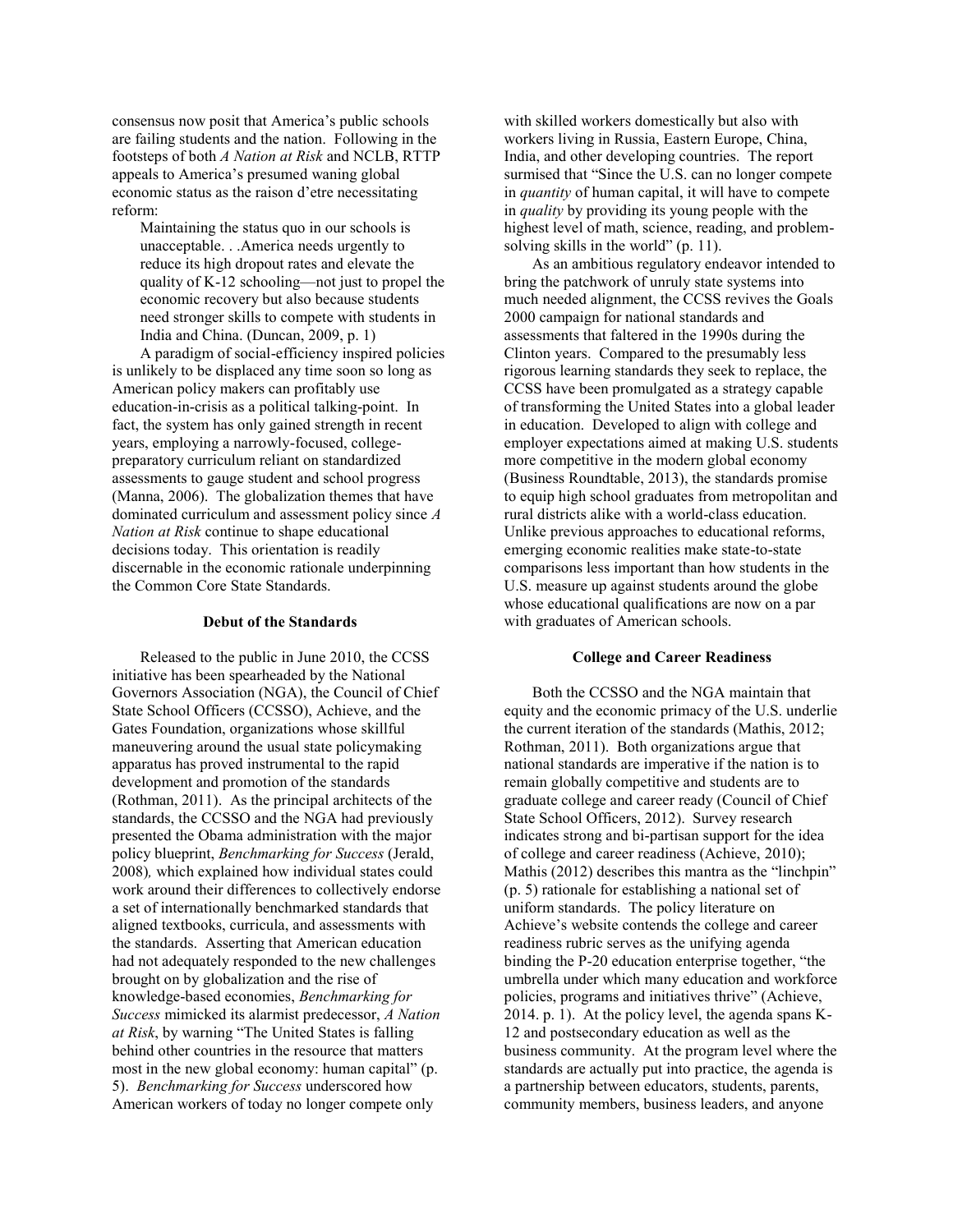else with a stake in ensuring that American students are prepared to compete globally (The Future Ready Project, 2013). In spelling out the skills and content students are expected to master at each grade level across district and state lines, the standards are meant to steer students toward any number of pathways leading to college and career readiness previously shut off from them (Common Core State Standards Initiative, 2014).

Specifically, college ready means "a high school graduate has the English and mathematics knowledge and skills necessary to qualify for and succeed in entry-level, credit-bearing college coursework without the need for remedial coursework" (The Future Ready Project, 2014, p. 1). Similarly, career ready implies

a high school graduate has the English and math knowledge and skills needed to qualify for and succeed in the postsecondary job training and/or education necessary for their chosen career (i.e., technical/vocational program, community college, apprenticeship or significant on-the-job training). (The Future Ready Project, 2014, p. 1)

The ultimate goal of college and career readiness is twofold: to fuel American prosperity and to equip students with sufficient flexibility to successfully navigate a progression of job and career changes across their lifespans, a skill seen as increasingly essential for mobile  $21<sup>st</sup>$  century workers.

Several corollaries associated with the Common Core's emphasis on college and career readiness round out proponents' arguments for why the venture must succeed. One corollary asserts that jobs of the future offering family-sustaining wages, security, and broader opportunities for workforce advancement will increasingly require postsecondary education or training (Carnevale, Smith, & Strohl, 2010; Holzer & Lerman, 2009). A second corollary maintains that occupations employing large shares of workers with post-secondary education and training are growing faster than those with lower education requirements (Executive Office of the President, Council of Economic Advisors, 2009). A third corollary claims there is a serious skills mismatch in the U.S. between the number of middle-skill jobs and the number of workers available to fill these positions. Like population loss and youth outmigration, the ratio varies geographically but overall there are too few middle-skill workers and much of the mismatch is attributed to a lack of aligned education options (Biroonak & Kaleba, 2010; Gibbs, 1998).

Regardless of the college or career path a student ends up following, education or training beyond high school is slated to become the new common denominator while the ultimate measure of college and career readiness is access to the middle-class jobs that are the conduit into a middle-class life style. This scenario is problematic on several counts for rural communities and the outmigration of youth. For starters, the language of reform utilized by the CCSS reinforces uncritical acceptance of a market imperative that promotes social efficiency enriching the nation's supply of human capital—as a foundational purpose of contemporary schooling. However, the relationship between educational attainment and economic growth is less firmly established than commonly assumed (Goldin & Katz, 2008). The widespread acceptance of contemporary schooling as an investment in the nation's supply of human capital belies the fact that it is difficult to confirm a direct link between the effect of education on workforce productivity and its role as a stimulus for economic development (DeYoung, 1989; Grubb & Lazerson, 2004; Labaree, 2010; Marsh, 2011; McNamee & Miller, 2009; Wolf, 2003). Empirical support for this supposition is sufficiently inconclusive to warrant further investigation before enacting it into policy. Nonetheless, the Common Core admits to no uncertainty about advancing its capacity to reinvigorate America's languishing economy. The Common Core is similarly unapologetic about imbuing formal education with a level of significance about which some scholars express serious doubt.

If the CCSS are indeed overly invested in the idea of an educational meritocracy in which those who work hard to obtain a good education are invariably able to get ahead in life, then the standards pose a kind of double jeopardy for rural communities already drained by youth outmigration. This is because the economic vision of schooling embraced by the CCSS goes one step further by repositioning education as a private good instead of a public good. If the CCSS gains traction in rural classrooms, the thrust of education will undergo a concomitant shift from a rationale of social efficiency to one of social mobility. With social mobility as the focus, the primary beneficiary of public education will shift from society to the individual diploma holder. Education as a vehicle for instilling civic virtue and building community cohesion may become secondary to its value as a mechanism for facilitating access to a lucrative job and an advantageous social position (Brown, 2003; Labaree, 2010).

As it pertains to social mobility, the consumerist ethos of the Common Core is eminently compatible with the conceptual underpinnings of neoclassical economics and human capital theory. According to neoclassical economic logic, outmigration occurs because of spatial discrepancies between the supply and demand of labor in sending and receiving communities (Gibbs, 2005; Loveridge, Yi, &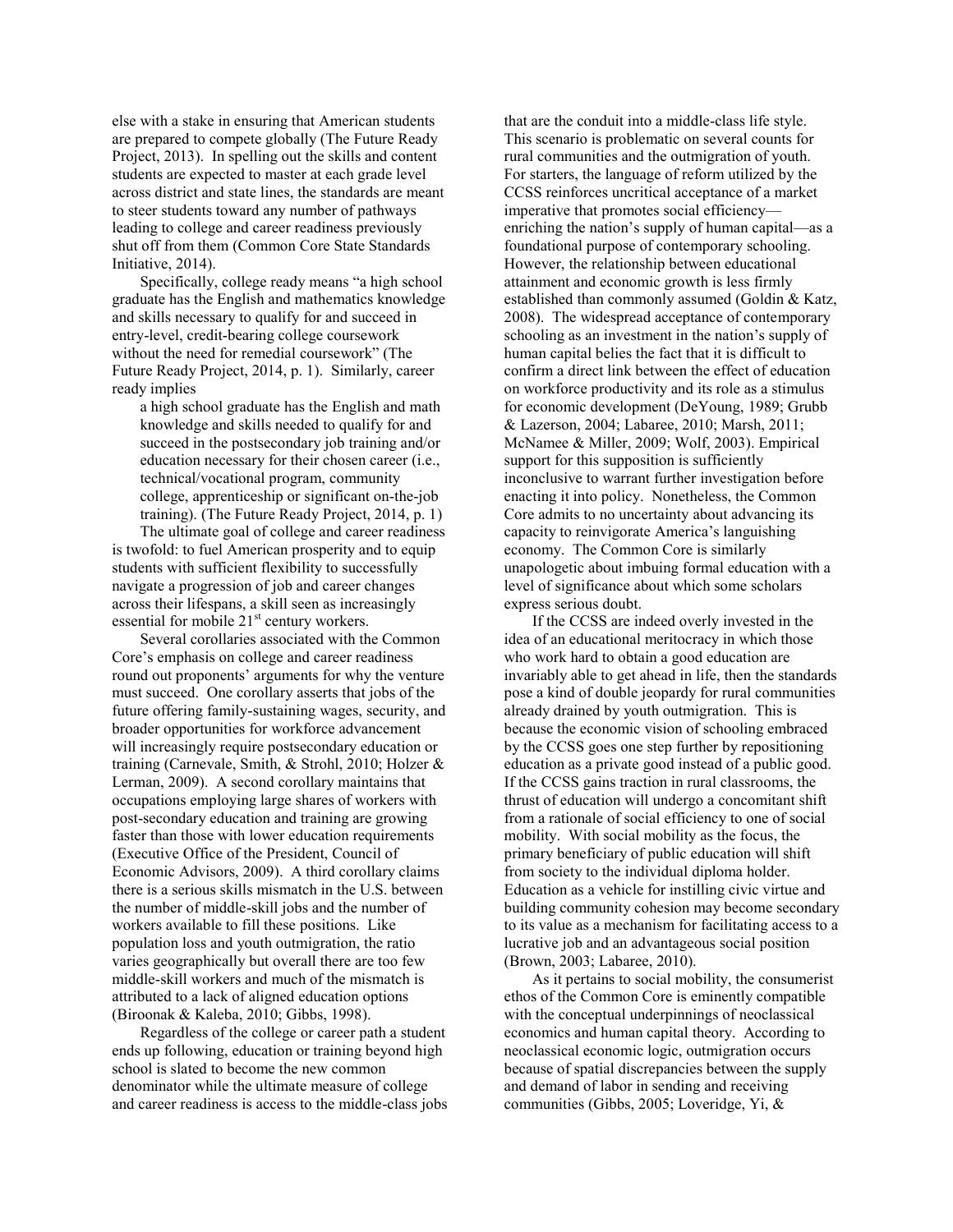Bokemeier, 2009). What this means in practice is if the net value of living is deemed to be greater elsewhere, individuals will weigh the economic merits of packing their bags to pursue the greater value (Borjas, 1987; Sjaastad, 1962). To make optimal use of individual talent within the nation's geographically dispersed opportunity structure, talent holders assess in what location their personal stock of knowledge and skill is most marketable (Becker, 1993).

The migration model inspired by this deployment of talent reduces departure from rural places to a prudent appraisal of opportunity costs. Monetary and prestige incentives have long enticed individuals with greater endowments of education and talent to fill society's most lucrative positions and rural communities know from experience how the economic specializations beckoning from outlying metropolitan regions loosen young people's attachments to place. Under the CCSS, there is a chance the intensity of these emotional attachments may be further diluted. In the absence of emotional ties, leaving one's community becomes more of a practical exercise in upward social mobility based on projected economic returns to educational investments, investments that serve as a passport to success somewhere in the metropolitan mainstream (Kannapel & DeYoung, 1999; Storper & Scott, 2009). Exit becomes a rational event as opposed to a cultural event, shaped by the entrepreneurial anticipation of securing higher income and more enviable social status (Burnell, 2003; Carr & Kefalas, 2009; Corbett, 2007). The CCSS are morally neutral in this regard, maintaining a strict agnosticism as to whether critical tasks and individuals cluster in rural or metropolitan locations. The Common Core's perspective on college and career readiness is national in scope, not local.

Rural communities can take comfort in knowing that migration behavior is steadily being recognized as more complicated than each individual dispassionately engaging in a cost-benefit analysis of relative job opportunities (Loveridge, Yi, & Bokemeier, 2009). Nevertheless, human capital discourse has successfully drowned out these nuanced understandings and now dominates postindustrialism's placeless approach to rural and metropolitan development (Bell, 1976; DeYoung, 1989; Stockdale, 2006). Post-secondary education and life-long learning are education's most popular refrain these days but the rationale of economic utility at the ideological center of the CCSS misapprehends the function of schooling in rural contexts. When education is untethered from place, it becomes more susceptible to political winds offering up the marketplace as the natural framework

within which human interactions are best performed (Harvey, 2005; Turner, 2008). The ubiquity of neoliberal discourse and the migration behavior it spawns are the antithesis of policies aimed at making rural communities more resilient and adaptable and survival less difficult (Redlin, Aguiar, Langelett, & Warmann, 2010). The benefits associated with the acquisition of human capital are known to flow disproportionately to metropolitan destinations where the economic infrastructure is dense enough to accommodate it. Brain drain from rural places consistently translates into brain gain for metropolitan locations. If the Common Core hastens the outflow of knowledge and skills, rural communities could wind up in a downward spiral of steadily diminishing returns where existing economic opportunities continue to erode and outmigration is stimulated even further (Domina, 2006).

#### **Patterns of Rural Youth Outmigration**

A prominent feature of geographic mobility is age and educational selectivity. Of all age groups, rural outmigration is most highly concentrated among young adults in the 20-29 year-old age bracket (Carr, Lichter, & Kefalas, 2012; McGranahan, Cromartie, & Wojan, 2010) who possess or are in the process of acquiring the kinds of commodified post-secondary education and skills (Hoxby, 2009) targeted by the Common Core's college and career readiness framework. Mobility is a basic motif in how young people comprehend their transition into adulthood and rises sharply with departure from home and community to pursue higher education, join the military, get married, embark on a career, start a family, buy a first home, or other personal reasons (Brown & Schafft, 2011). "Leaving the nest" or "striking out on one's own" after high school is a time-honored rite of passage marking the beginning of independence from the previous generation (Plane & Jurjevich, 2009). As a sociocultural resource utilized by youth to forge adult identities and pathways, mobility carries a range of meanings and even young people living within the same community engage with mobility in different ways (Thomson  $\&$ Taylor, 2005). Young people from middle-class backgrounds have a more pronounced tendency toward geographic mobility than those from workingclass backgrounds (Stephens & Townsend, 2013) and in rural sociocultural contexts this tendency may confer higher status or merit on young folk who engage with it. Migration decisions and destinations also shift in ways that parallel changes in underlying life-course transitions. A young person's choice of destination reflects fundamentally different motivations and preferences than the determinants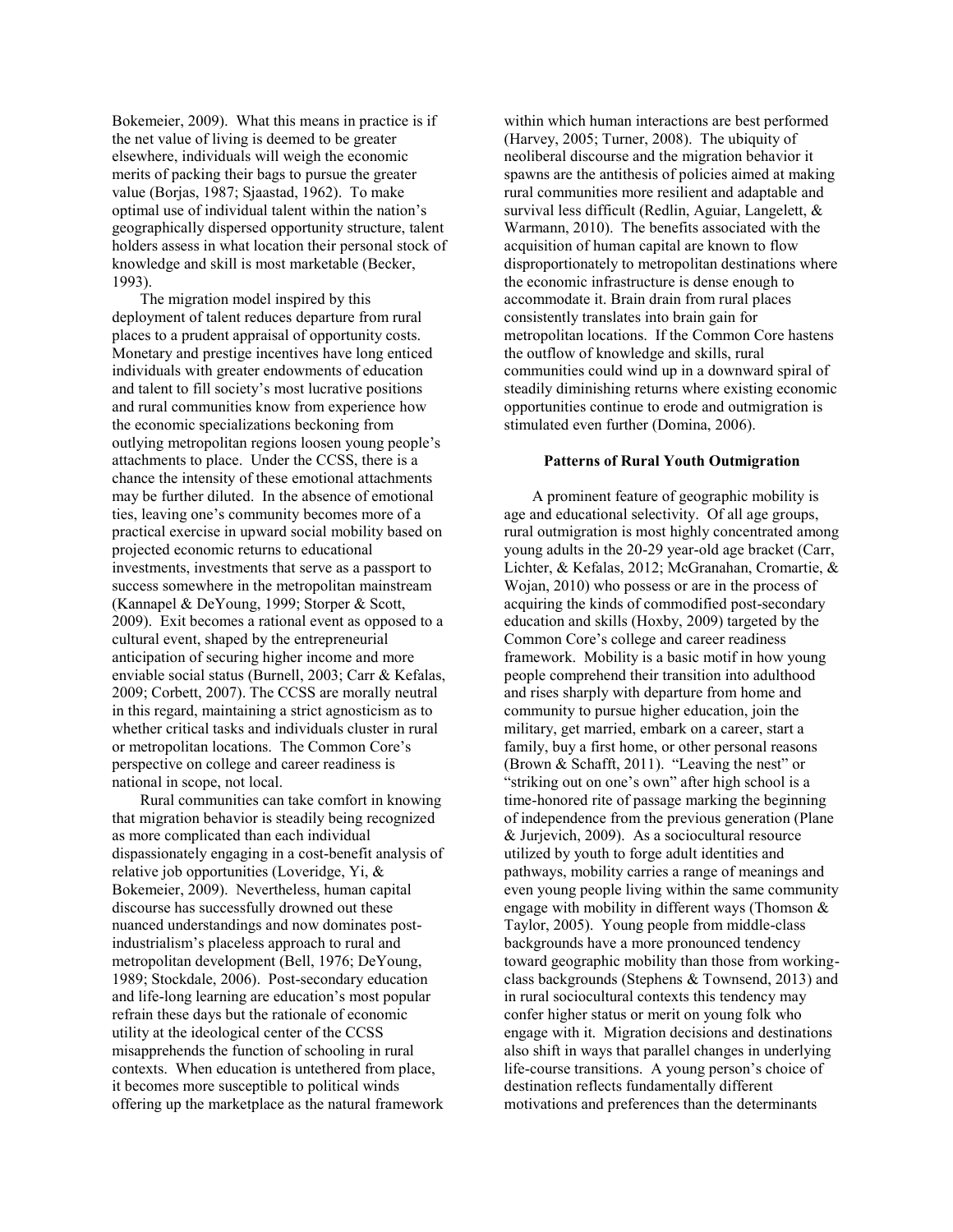that dominate later life stages (Whisler, Waldorf, Mulligan, & Plane, 2008).

The post-industrial landscape of the U.S. has thrust rural communities into a period of transition known as rural restructuring that is introducing significant changes into traditional land use patterns, economic activities, and social arrangements and institutions (Gosnell & Abrams, 2011; Nelson, 2001; Smith & Tickamyer, 2011). The breadth of this transformation makes anticipating the effect of the Common Core on the mobility of rural youth dependent on comprehending the multiplicity of factors that influence the decisions of young adults to remain in or migrate away from a rural community. Observed against a post-industrial backdrop of vanishing social and economic regularities, the susceptibility of rural youth to appeals for college and career readiness will vary from person to person, school to school, and community to community. Whereas some youth will eagerly welcome the call, others will be decidedly less hospitable to the exhortation to use education as a springboard to advancement.

The reconstitution of rural places calls out for narratives and perceptions that capture what rural life is really like. An image of a rural utopia filled with noble, tough, and hard-working people living more virtuous lives than the rest of us is no more informative than a view of the countryside as a rural dystopia saddled with marginal services and facilities, a dearth of good-paying jobs, and stifling levels of social homogeneity and cultural isolation due in no small part to the inherent nature of rural inhabitants (Carr & Kefalas, 2009; Donehower, Hogg, & Schell, 2007; Lichter & Brown, 2011; Macgregor, 2010; Wood, 2008). Both discourses are defamations. Rural youth derive meaning from the intersection of diverse community attributes and have at their disposal a range of human, social, and economic resources to draw from; their migration decisions are no less complex than those of metropolitan youth (Salamon, 2003). Because the migration patterns of rural youth typically reflect a range of monetary and nonmonetary factors present in both the sending and receiving communities (Ulrich-Schad, Henly, & Safford, 2013), the Common Core can be expected to demonstrate a less than uniform effect, to the despair of its designers who seek to harmonize school outcomes across disparate locations.

A demand-side perspective on rural youth outmigration contends that a lack of jobs in rural areas prompts many young people to leave in search of better economic opportunities, often in metropolitan settings (Fuguitt, Brown, & Beale, 1989; Fuguitt, Heaton, & Lichter, 1988; Petrin,

Schafft, & Meece, 2014; Wilson, 1987). This spatial division of labor argument has been around for years and contends that expanding and upgrading the job structure in nonmetropolitan areas is more critical to slowing youth outmigration than investing in human capital (Killian & Beaulieu, 1995). Spatial mismatch theory runs counter to the human capital approach taken by the CCSS. However, a supply-side corollary of this perspective consistent with the ideology of the Common Core finds college-educated workers in nonmetropolitan areas searching through the same vacancies in the job pool as workers possessing a high school diploma (Lichter, McLaughlin, & Cornwell, 1995). The most desirable jobs end up being monopolized by the highest ranked workers. In a job-queue theory of labor markets, workers must improve their stock of human capital if they hope to successfully compete for jobs (Thurow, 1975).

Migration decisions are also influenced by a desire to take advantage of goods and services whose supply is unequally distributed across geographic markets (Bodvarsson & Van den Berg, 2013; Molloy, Smith, & Wozniak, 2011). Sociologists and economists categorize desirable goods and services as amenities and one way of conceptualizing youth mobility is as a spatial phenomenon conditional on the availability of valued amenities. People move to certain locales because of scenic and other amenities and in exchange for access to particular amenities, are occasionally willing to work for lower wages than what they would accept in less desirable locations with fewer amenities to offer (Power, 1996). A consumerist model of rural outmigration examines the drawing power of metropolitan locations whose array of resources may include more attractive climates, scenery, social or cultural assets, schools, parks, housing, lifestyle alternatives, or family and friendship connections. Thus, locations rich in youth-oriented consumption amenities are likely to experience a rise in youth inmigration. A young person may choose to stay in a rural community for similar reasons, even though income maximization may be higher elsewhere (Carr & Kefalas, 2009; Corbett, 2007), but in general, amenity-poor locations are likely to experience higher rates of youth outmigration (Greenwood, 1997).

One contemporary example of how demand for amenities is refining our understanding of youth migration and rural economic growth is Florida's (2002) notion of the creative class. According to Florida, occupations involving high levels of creativity are the cornerstone of today's knowledge economy. The creative class is both largely urban and highly mobile, drawn to places that fuse interesting lives with interesting work. Its members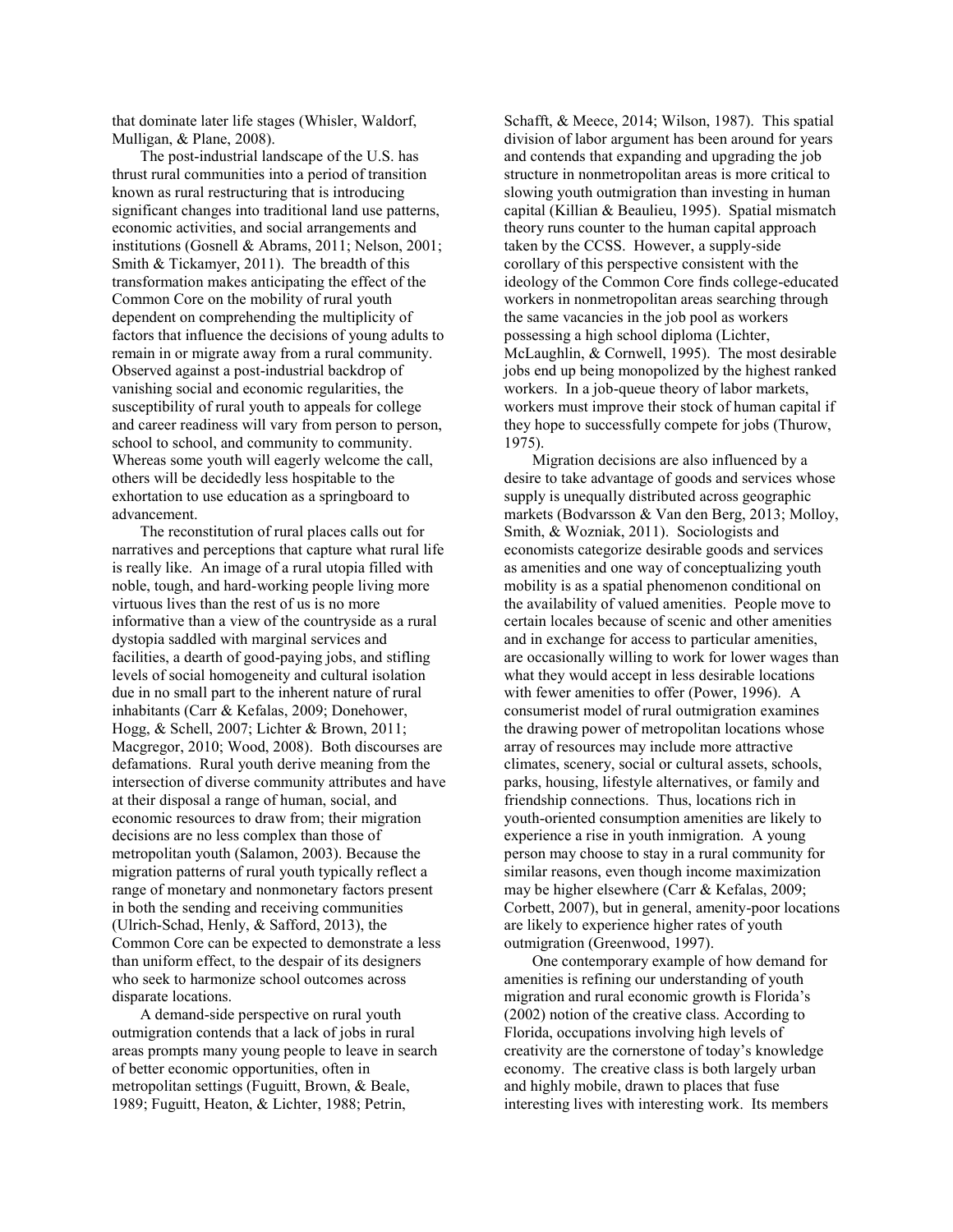are employed across a wide variety of industries ranging from technology to high-end manufacturing, journalism to finance, entertainment to the arts. People engaged in these occupations seek rewarding work and a quality of life associated with dynamic environments and amenity-rich places. Its well-educated members are united by an ethos of difference and individuality that gives rise to new social and economic geographies that do not conform to outmoded paradigms like East Coast versus West Coast, Sunbelt versus Frostbelt, or urban versus rural. Instead, creative-class identities more closely mirror the class divisions that increasingly separate Americans by income and geographic location (Florida, 2005). This aggressive re-sorting is leading to concentrations of creative-class people in certain regions and towns and the concomitant bypassing of others. Rural communities may want to pay attention to Florida's starkly bifurcated schema because places that successfully attract and retain creative class people are predicted to prosper while places lacking in holding power are destined to fail. If Florida's theory is even partly correct in explaining the motivation behind rural outmigration, then the economic focus of the Common Core suggests it will find traction among prospective footloose creativeclass types magnetized by the bright lights of the city. Individuals choosing to make a go of it in rural communities may feel no comparable attraction. The urban-centric focus of creative-class theory is prone to treat rural communities as backwaters estranged from the progressive influences of modern life with assets weighed down by political economies slow to shed the culture and attitudes of a bygone organizational era.

Theories assessing the comparative absence or abundance of social and cultural amenities are complemented by theories factoring in the influence of place-specific environmental characteristics such as natural amenities and proximity to outdoor recreational opportunities. Since the migration of people to different locations is associated with contrasting valuation systems of natural amenities relative to other factors, it is helpful to imagine the spatial effects of natural amenities on youth migration and population distribution as being spread out along a rural-urban continuum (Chi & Marcouiller, 2013). So, for instance, youth who migrate to metropolitan areas are likely to value employment opportunities and urban lifestyle amenities over other factors because these types of amenities are generally more plentiful in urban locales (Fallah, Partridge, & Olfert, 2011). Migrants to suburban areas fall somewhere in the middle and are likely to value natural amenities more than urban dwellers but less than rural residents (Partridge,

Rickman, Ali, & Olfert, 2008). Migrants to rural areas are likely to place a higher value on natural amenities or a sense of rurality than either urban or suburban migrants (Abrams, Gosnell, Gill, & Klepeis, 2012; Woods, 2010).

Migration models suggest that natural amenities such as mountains, lakes, forests, and rivers attract people and impel them to become permanent residents, a process that may subsequently lead to economic growth (McGranahan, 2008; McGranahan, Wojan, & Lambert, 2011; Vias & Carruthers, 2005). Although no theory of migration has yet been able to definitively resolve the question of whether jobs attract people or people attract jobs (Stockdale, 2006), as an attractor of talent associated with the creative class, natural amenities constitute an integral part of the mix. The preferred topographic profile appears to be a variegated blend of milder winters and cooler summers, forest cover interspersed with open pasture and rangeland punctuated by small amounts of cropland, and easy access to lakes, ponds, rivers, or the ocean (McGranahan, Cromartie, & Wojan, 2010). Low-poverty inmigration counties are consistent with these characteristics. In contrast, low-poverty outmigration counties correlate with low scenic qualities, extensive acreage under cultivation, and limited public land. Outmigration in highpoverty counties is driven by low levels of schooling and difficult socioeconomic conditions rather than by geography. These data suggest the exodus of young adults will be more challenging for smaller, more remote, and farm-dependent rural communities with fewer natural amenities and outdoor recreational opportunities (Henderson & Akers, 2009).

McGranahan, Wojan, and Lambert (2011) propose a synergistic relationship they term the "rural growth trifecta" (p. 535). According to this explanation, areas high in natural amenities attract comparatively high proportions of youthful creative class types who in turn exhibit a greater inclination toward entrepreneurship than low-amenity places where industry plays a stronger role in shaping growth trajectories. Although this contingency model of migration has its advantages, the theory is somewhat static because it takes no account of how climate change influences migration flows. Climate change is already with us and near-term projections suggest it will continue to alter the current distribution of natural amenities. Climate change may make the Great Plains and North Central parts of the U.S. less desirable places to stay in or move to while the Intermountain region and Pacific Northwest may become more desirable. Parts of the Southern Appalachians, Ozark Mountains, and New England may also rise in popularity as the climate steadily warms. Lower- elevation sections of the Southeast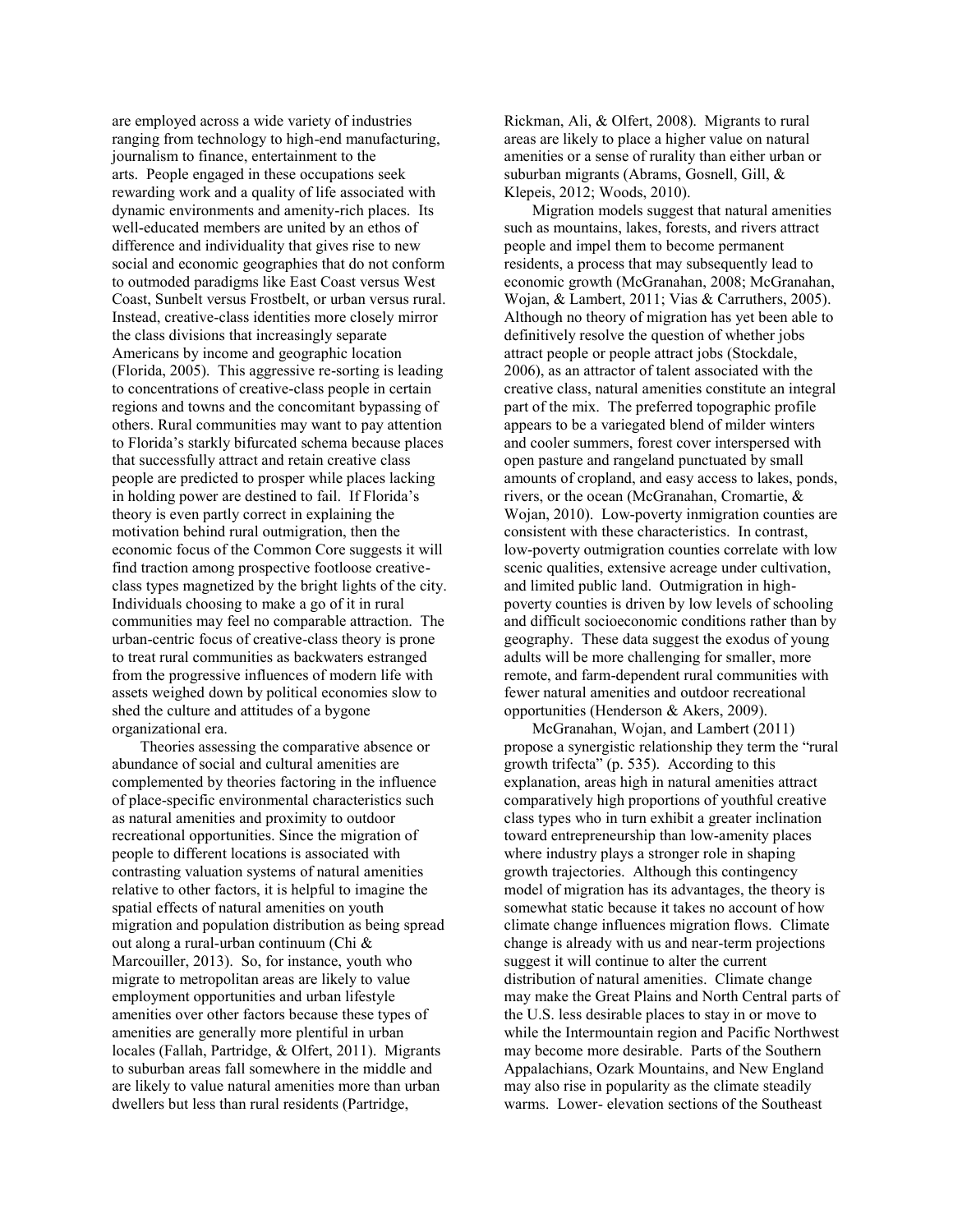and Southwest that are already uncomfortably humid, dry, or hot may become more so, a gradual process that will depreciate the amenity value once held by these locations (Cordell, Heboyan, Santos, & Bergstrom, 2011).

#### **Conclusions**

The dynamics of population loss and youth outmigration discussed in this article were set in motion years ago, a long time before the centralized economic framework for the CCSS was finalized in 2010 and presented to the states to adopt. The migration patterns entwined in the fabric of rural community life depicted here are part of larger economic, social, cultural, educational, environmental, and political mechanisms actively "pushing, pulling, rejecting, and holding back wouldbe migrants" (Bodvarsson & Van den Berg, 2013, p. 55). Given the confluence of factors that enter into a decision to remain in community or migrate out, there is no reliable way to discern which motivational force will act strongest on rural youth. Rural communities face two immediate issues in regard to the CCSS. The first is how mobility aspirations will continue to develop alongside attachments to community given the added presence of the standards. The second is whether the emphasis on college and career readiness will intensify the mobility intentions of rural youth. At this time, with full implementation of the standards barely underway, my response is decidedly mixed.

It is unrealistic and misguided to ask rural communities to replicate the milieu of economic, sociocultural, and educational activities that define metropolitan life. Rural youth firmly committed to outmigration as a means of furthering their education, gaining experience in the urban job market, or developing their innovative capabilities can be expected to pass through the education system largely untouched by the Common Core. Impatient to chase economic success in the larger world, these young people don't need new curriculum standards to incentivize them. They most likely already embrace the mobility ethic of the standards and have probably received ample encouragement over the years from well-meaning teachers and community members who have expressed keen interest in their futures. Similarly, rural youth eager to sample a broader range of cultural amenities will take the standards in stride and pursue their dreams of getting out largely oblivious of the Common Core's influence. The lure of distant natural amenities and outdoor recreational opportunities can be a potent stimulus for these young people, especially if it acts in concert with strong occupational and cultural migration incentives

(McGranahan, Wojan, & Lambert, 2011). For all intents and purposes, these rural youth believe their destinies will be fulfilled only if they leave. Their minds are made up and almost nothing will deter them from following through on their plans. These young migrants correspond to the leavers and seekers described by Corbett (2007) and Carr and Kefalas (2009). Because their mobility dispositions are already hardened, they are not the principal group being targeted by the CCSS.

The other end of the continuum is anchored by rural youth who reject or resist the individualistic mobility narrative rampant in modern society (Corbett, 2010; Giddens, 1990; Seal & Harmon, 1995; Theobald, 1997). These young people remain in rural communities for reasons that oftentimes reflect a rational assessment of their own needs and abilities measured against the economic, social, and environmental conditions available locally. Among the maNew York factors influencing them to stay may be alienation by the class structure and overintellectualization of formal education that elevates mental over physical labor and the manipulation of ideas rather than things (Budge, 2006; Carr & Kefalas, 2009; Crawford, 2009; Looker & Naylor, 2009); finding the rewards of an immediate paycheck more meaningful than the deferred returns promised by higher education; enjoyment of the natural amenities and recreational opportunities close at hand; inability to envision a place for themselves in crowded metropolitan environments perceived as hectic or impersonal; or membership in dense relational networks of family, friends, community whose shared values, attitudes and histories transmit a sense of belonging and agency over the myriad forces acting on their lives (Bauch, 2001; Haas & Nachtigal, 1998; Hektner, 1995; Lichter & Brown, 2011; Ulrich-Schad, Henly, & Safford, 2013; von Reichert, 2006).

Earning a high income is not the main priority of these rural youth despite feeling increasingly squeezed by a knowledge economy that has replaced a once vibrant manufacturing sector with servicesector jobs that come with stagnating wages and decreasing benefits. Educational upgrading might help raise wages although there is a justifiable fear of ending up with an educated workforce that is "all dressed up with nowhere to go" (Smith & Tickamyer, 2011, p. 6). Relative to metropolitan locales, there is weaker demand for knowledge workers in rural places. The lower educational level of workers in rural areas may be a marker of social-class solidarity or repudiation of a labor market where jobs requiring college education or advanced skills are simply less abundant (Burnell, 2003). It isn't that these youth are immune to education's charms but rather, within the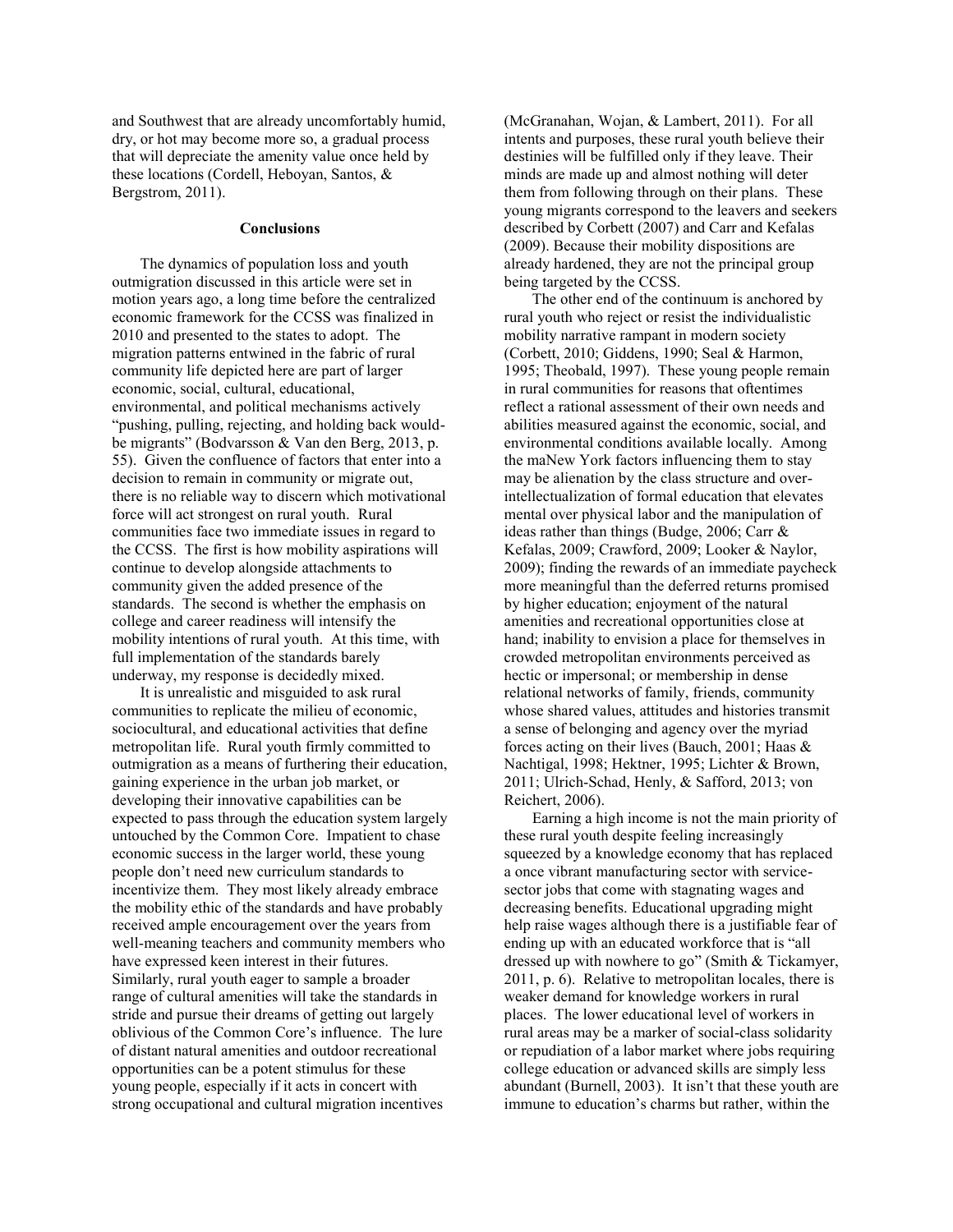rural context of their lives, they are not convinced additional education represents a sound investment value. The supply-side argument of the CCSS is unlikely to gain much traction among these young people because the demand-side of the job equation isn't there to convince them otherwise. But unlike leavers, they also have compelling non-pecuniary reasons for hanging on and riding out the cycles of boom and bust that have long characterized rural areas. The marginalized economic status of these young adults should make them a prime demographic for the CCSS but their historic antagonism to the education gospel may be too much to overcome, except on a small scale. These young people correspond to the stayers described by Corbett (2007) and Carr and Kefalas (2009) and are too class and place bound to be a main target of the CCSS.

The CCSS may wield its greatest influence over a third group of young adults who can be thought of as straddlers or undecideds. These young people have characteristics in common with the two groups already mentioned. What distinguishes them from other young people is their ambivalence about the relative merits of staying or migrating out, over prioritizing the familiar and sinking their roots deeper into the place that nurtured them since childhood or pulling up stakes to discover if a cosmopolitan life delivers on its promise of greater prosperity and satisfaction. With respect to Corbett's (2007) or Carr and Kefalas' (2009) typologies, this is an ill-defined group who occupy a nebulous middle ground that comes with no a priori loyalties to either leaving or staying. It is conceivable that at some point in the future a number of straddlers may morph into returners but for now they are agnostics, betwixt and between, struggling to reconcile their aspirations for social mobility on the one hand and their preferences for rural community on the other. Hektner (1995) has shown how the contemporary drivers of outmigration create aspirational dilemmas for rural young people by pulling them in conflicting directions along any of several different axes. Rural adolescents weighing their educational, occupational, and residential options are likely to believe that living close to family and leaving their communities are both important dimensions of their lives (Lichter & Brown, 2011; Macgregor, 2010).

For rural communities anxious for insights into what the Common Core will mean for their students and schools, straddlers may be the young adults who prove most receptive to the Common Core's hegemonic theme of college and career readiness. The human capital model of migration and placelessness endorsed by the CCSS starts with the premise that national and individual prosperity is measured in higher earnings. By privileging young

people whose concept of utility maximization tilts ever so slightly toward metropolitan labor-market or amenity-based migration, the Common Core may serve as a tipping point (Bodvarsson & Van den Berg, 2013). If schooling indeed serves as an institution of disembedding as both Giddens (1990) and Corbett (2007) contend, and if the schooling experiences of rural youth and their decisions to migrate are positively correlated, then the mobility capital promised by the CCSS may be too much for straddlers--teetering on the cusp of indecision--to ignore.

A nationally coherent educational campaign pressing the residual value of college and career readiness may well prove successful if it can sufficiently overwhelm and render inaudible the emotional and kinship connections to social and physical space found within rural community contexts (Thomson & Taylor, 2005). By making college and career readiness seem like the only sensible choice, the reigning logic of mobility that has long characterized rural to urban migration in the U.S. remains in force. Whereas metropolitan youth can usually attend college and find gainful employment within reasonable proximity of home, the picture for rural youth is more complicated because these young adults often have to estrange themselves from community for a chance to develop their talents. While these separations may only be temporary, permanent displacement is the more typical pattern for rural youth who begin a new life elsewhere (Burnell, 2003; Hektner, 1995; Kannapel & DeYoung, 1999; Stockdale, 2004).

Mathis (2012) has observed that the nation's cumulative experience with educational standards and assessments suggests the far-reaching effects of the Common Core will depend more on how states, school districts, and individual schools employ them than on the structure of the standards themselves. There is a grain of truth to this as it applies to metropolitan locations but for rural communities, the economic foundation of the CCSS may have significant consequences. Standards-inflected outmigration by itself would be less worrisome if rural communities weren't already disproportionately invested in the young people most likely to leave (Carr & Kefalas, 2009; Corbett, 2009; Sherman & Sage, 2011). Contemporary patterns of youth outmigration would also be less worrisome if the Common Core were not poised to reinforce the sorting function of schools vis a vis a curriculum that equips select students with the best possible start in life while offering something less to non-college bound students. This makes the CCSS something to ride herd on, now and in the months and years ahead.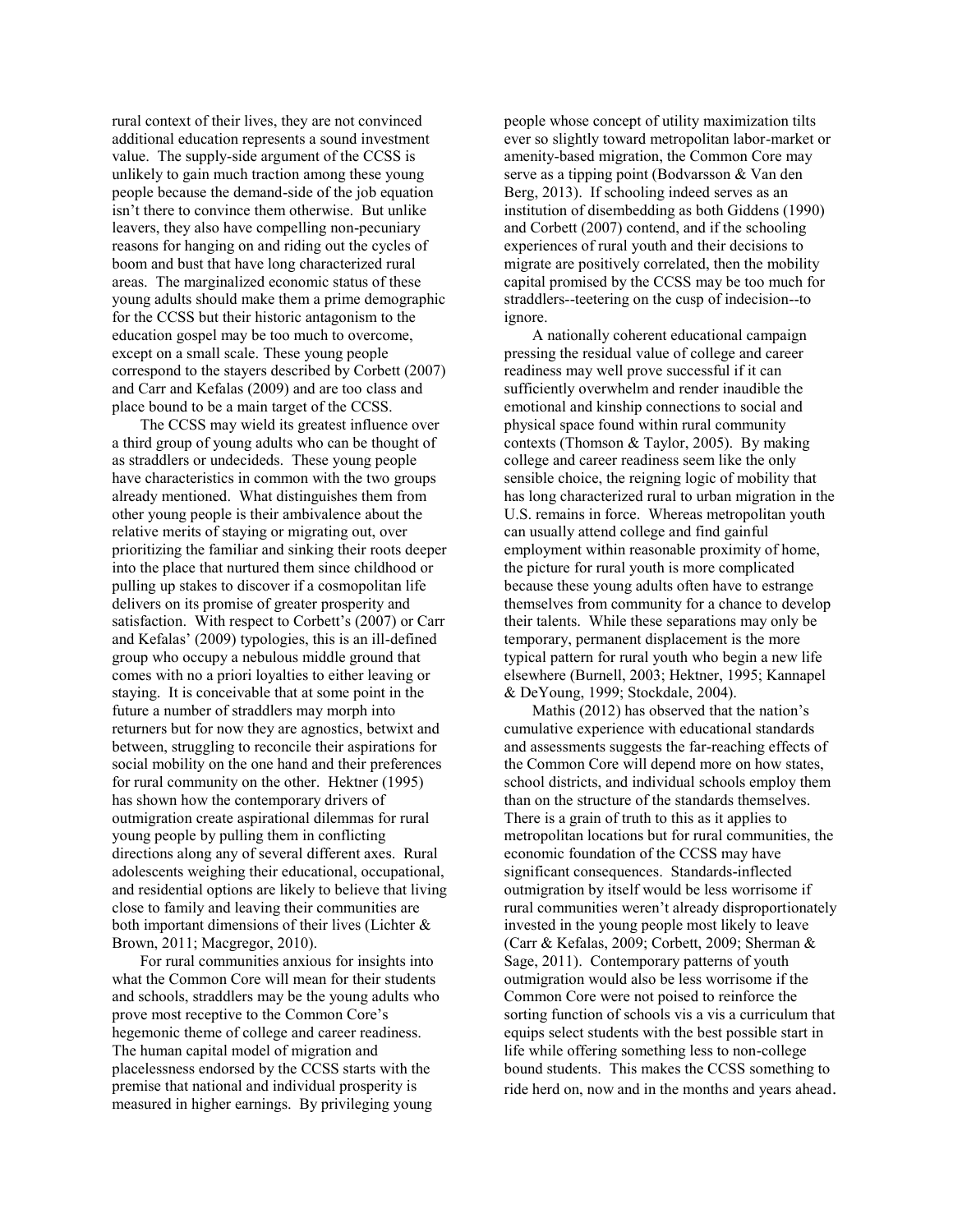Abrams, J.B., Gosnell, H., Gill, N.J., & Klepeis, P.J. (2012). Re-creating the rural, reconstructing nature: An international literature review of the environmental implications of amenity migration. *Conservation & Society, 10*(3), 270- 284.

Achieve. (2010). *Achieving the possible: What Americans think about the college- and careerready agenda*. Washington, DC: Author. Retrieved from http://www.achieve.org/files/AchievingThePossi ble-FinalReport.pdf

Achieve. (2014). *College and career readiness*. Washington, DC: Author. Retrieved from http://www.achieve.org/college-and-careerreadiness

American Recovery and Reinvestment Act, Pub. L. No. 111–5, 123 Stat. 115 (2009)

Artz, G.M. (2003). Rural area brain drain: Is it a reality? *Choices,18*(4), 11-15. Retrieved from http://www.choicesmagazine.org/2003-4/2003-4- 03.pdf

Artz, G.M., & Yu, L. (2011). How ya gonna keep 'em down on the farm: Which Land Grant graduates live in rural areas? *Economic Development Quarterly, 25*(4), 341-352.

Becker, G. (1993). *Human capital: A theoretical and empirical analysis, with special reference to education* (3rd ed.). Chicago, IL: University of Chicago Press.

Biroonak, A., & Kaleba, K. (2010). *The bridge to a new economy: Worker training fills the gap.* Washington, DC: Institute for America's Future & National Skills Coalition. Retrieved from http://www.nationalskillscoalition.org/assets/rep orts-/the-bridge-to-a-new-economy.pdf

Battelle for Kids. (2014). *Making rural education work for our children and our future.* Columbus, OH: Author. Retrieved from http://www.battelleforkids.org/documents/BFK/1

-10making-rural-ed-work\_whitepaperFINAL.pdf Bauch, P.A. (2001). School-community partnerships in rural schools: Leadership, renewal, and a sense of place. *Peabody Journal of Education, 76*(2), 204-221.

Bell, D. (1976). *The coming of post-industrial society: A venture in social forecasting*. New York: Basic Books.

Bodvarsson, O.B., & Van den Berg, H. (2013). *The economics of immigration: Theory and practice*. New York: Springer

Borjas, G.J. (1987). Self-selection and the earnings of immigrants. *American Economic Review, 77*(4), 531-553.

Brown, P. (2003). The opportunity trap: Education and employment in a global economy. *European Educational Research Journal, 2*(1), 141-179.

Brown, P., & Lauder, H. (2000). Human capital, social capital and collective intelligence. In S. Baron, J. Field, & T. Schuller (Eds.), *Social capital: Critical perspectives* (pp. 226-242).New York: Oxford University Press.

Brown, D.L., & Schafft, K.A. (2011). Youth, aging, and the life course. In D.L. Brown & K.A. Schafft, *Rural people and communities in the 21st century: Resilience and transformation* (pp. 105-121). Malden, MA: Polity Press.

Budge, K. (2006). Rural leaders, rural places: Problem, privilege, and possibility. *Journal of Research in Rural Education, 21*(13), 1-10. Retrieved from http://www.nwp.org/cs/public/download/nwp\_fil e/10544/kbudge\_ruralleaders.pdf?x-r=pcfile\_d

Burnell, B.A. (2003). The "real world" aspirations of work-bound rural students. *Journal of Research in Rural Education, 18*(2), 104-113.

Business Roundtable. (2013). The Common Core State Standards. Washington, DC: Author. Retrieved from http://businessroundtable.org/issues/educationworkforce/common-core-state-standards

Carnevale, A.P., Smith, N., & Strohl, J. (2010). *Help wanted: Projections of jobs and education requirements through 2018*. Washington, DC: Georgetown University, Center on Education and the Workforce. Retrieved from https://georgetown.app.box.com/s/ursjbxaym2np 1v8mgrv7

Carr, P.J., & Kefalas, M.J. (2009). *Hollowing out the middle: The rural brain drain and what it means for America*. Boston, MA: Beacon Press.

Carr, P.J., Lichter, D.T., & Kefalas, M.J. (2012). Can immigration save small-town America? Hispanic boomtowns and the uneasy path to renewal. *The ANNALS of the American Academy of Political and Social Science, 641*(1), 38-57.

Chen, Y., & Rosenthal, S. (2008). Local amenities and life-cycle migration: Do people move for jobs or fun? *Journal of Urban Economics, 64*(3), 519-537.

Chi, G., & Marcouiller, D.W. (2013). Natural amenities and their effects on migration along the urban-rural continuum. *The Annals of Regional Science, 50*(3), 861-883.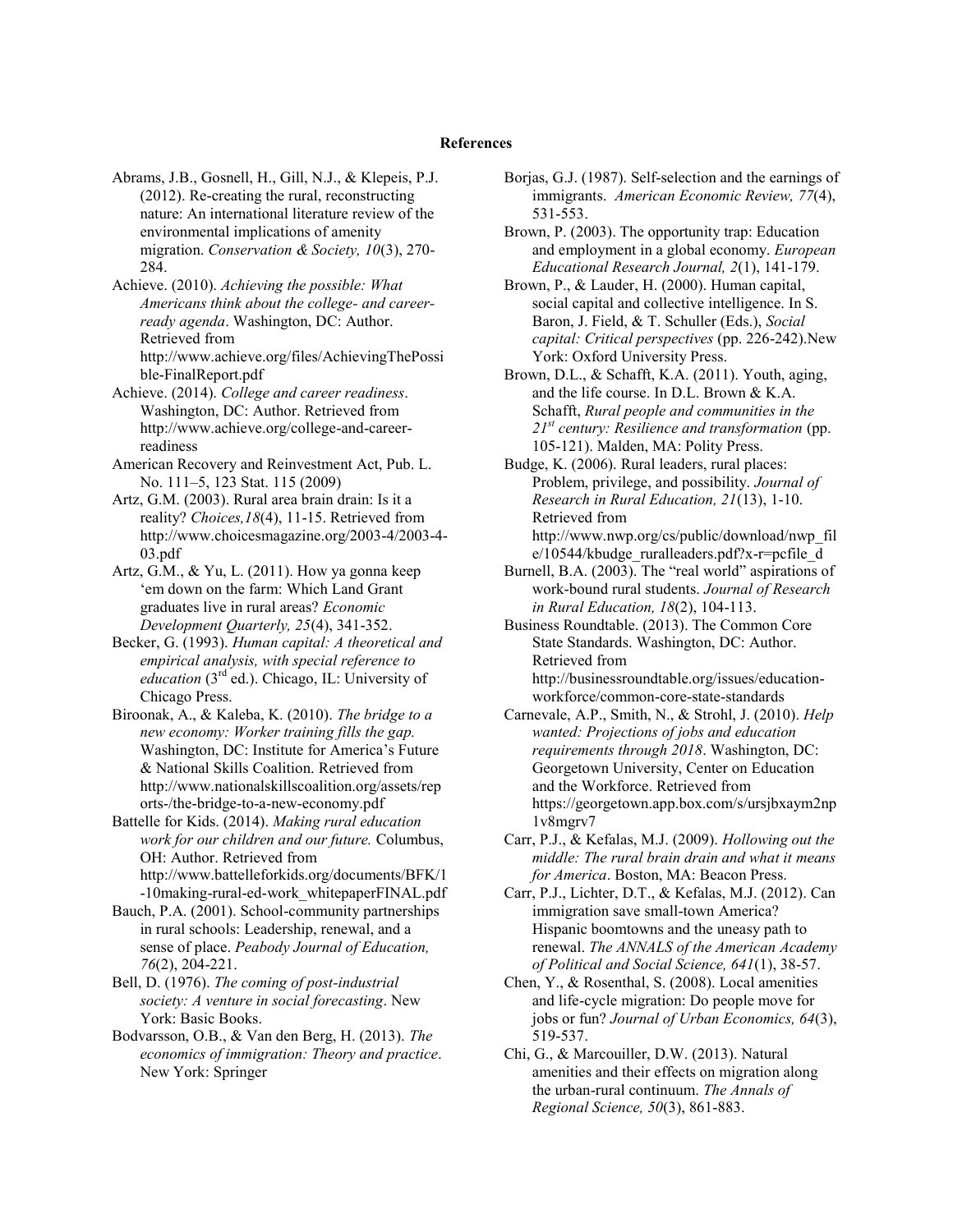Common Core State Standards Initiative. (2014). *Preparing America's students for success*. Retrieved from http://www.corestandards.org

Corbett, M.J. (2007). *Learning to leave: The iroNew York of schooling in a coastal community*. Halifax, NS: Fernwood.

Corbett, M.J. (2009). Rural schooling in mobile modernity: Returning to the places I've been. *Journal of Research in Rural Education, 24*(7), 1-13. Retrieved fromhttp://jrre.psu.edu/articles/24-7.pdf

Corbett, M.J. (2010). Standardized individuality: Cosmopolitanism and educational decisionmaking in an Atlantic Canadian rural community. *Compare, 40*(2), 223-237.

Cordell, H.K., Heboyan, V., Santos, F., & Bergstrom, J.C. (2011). *Natural amenities and rural population migration*. General Technical Report SRS-146. Asheville, NC: U.S. Department of Agriculture Forest Service, Southern Research Service. Retrieved from http://www.srs.fs.usda.gov/pubs/gtr/gtr\_srs146.p df?

Council of Chief State School Officers. (2012). The Common Core State Standards Initiative. Retrieved from http://www.ccsso.org/Resources/Programs/The\_

Common\_Core\_State\_Standards\_Initiative.html Crawford, M.B. (2009). *Shop class as soulcraft: An inquiry into the value of work*. NEW YORK:

Penguin. Cromartie, J. (2013, May 6). Nonmetro areas as a whole experience first period of population loss. *Amber Waves*. Washington, DC: U.S. Department of Agriculture, Economic Research Service. Retrieved from http://www.ers.usda.gov/amber-waves/2013 may/nonmetro-areas-as-a-whole-experiencefirst-period-of-

populationloss.aspx#.UyM7Vflr6m4

Cromartie, J. (2014). *Recent population change*. Washington, DC: U.S Department of Agriculture, Economic Research Service. Retrieved from http://www.ers.usda.gov/topics/rural-economy-

population/population-migration/recentpopulation-change.aspx#.U7wqF\_lr6m4

DeYoung, A.J. (1989). *Economics and American education*. NEW YORK: Longman.

Domina, T. (2006). What clean break?: Education and nonmetropolitan migration patterns, 1989- 2004. *Rural Sociology, 71*(3), 373-398.

Donehower, K., Hogg, C., & Schell, E.E. (2007). *Rural literacies*. Carbondale, IL: Southern Illinois University Press

Duncan, A. (2009). *The Race to the Top Begins— Remarks by Secretary Arne Duncan*. Washington, DC: U.S. Department of Education. Retrieved from http://www2.ed.gov/news/speeches/2009/07/072 42009.html

Economic Research Service. (2013). *What is rural?* Washington, DC: U.S. Department of Agriculture, Economic Research Service. Retrieved from http://www.ers.usda.gov/topics/rural-economypopulation/rural-classifications/what-isrural.aspx#.UyMyx\_lr6m4

Executive Office of the President, Council of Economic Advisors. (2009). *Preparing the workers of today for the jobs of tomorrow*. Washington, DC: Author. Retrieved from http://www.whitehouse.gov/assets/documents/Jo bs of the Future.pdf

Fallah, B., Partridge, M., Olfert, M. (2011). Urban sprawl and productivity: Evidence from U.S. metropolitan areas. *Papers in Regional Science, 90*(3), 451-472.

Feser, E.J., & Sweeney, S.H. (1999). *Out-migration, population decline, and regional economic distress*. Washington, DC: U.S. Department of Commerce, Economic Development Administration. Retrieved from http://www.geog.ucsb.edu/~sweeney/g224/EDA doc.pdf

Flora, C.B., & Flora, J.L. (2008). *Rural communities: Legacy and change* (3rd ed.). Boulder, CO: Westview Press.

Florida, R. (2002). *The rise of the creative class…and how it's transforming work, leisure, community and everyday life*. NEW YORK: Basic Books.

Florida, R. (2005). *Cities and the creative class*. New York: Routledge.

Frey, W.H. (1987). Migration and depopulation of the metropolis: Regional restructuring or rural renaissance? *American Sociological Review 52* (2), 240-257.

Friedman, T.L. (2005). *The world is flat: A brief history of the twenty-first century*. New York: Farrar, Straus & Giroux.

Fuguitt, G.V., Brown, D.L., & Beale, C.L. (1989). *Rural and small town America*. New York: Russell Sage Foundation.

Fuguitt, G.V., Heaton, T.B., & Lichter, D.T. (1988). Monitoring the metropolitanization process. *Demography, 25*(1), 115-128.

Gibbs, R.M. (1998). College completion and return migration among rural youth. In R.M. Gibbs, P.L. Swaim, & R.A. Texeira (Eds.), *Rural education and training in the new economy: The*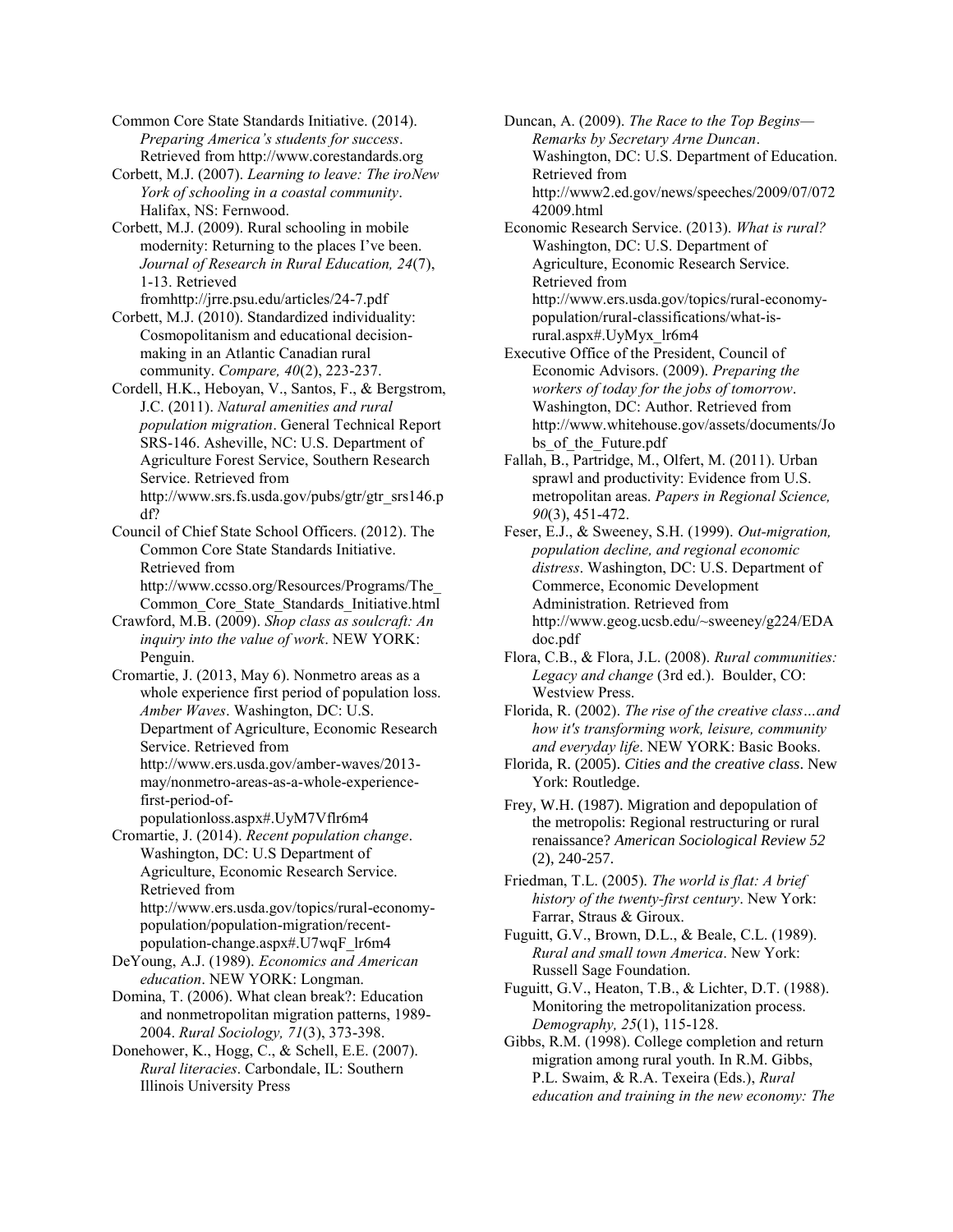*myth of the rural skills gap* (pp. 61-80). Ames, IA: Iowa State University Press.

- Gibbs, R.M. (2005). Education as a rural development strategy. *Amber Waves, 3*(5). Washington, DC: U.S. Department of Agriculture, Economic Research Service. Retrieved from http://ers.usda.gov/AmberWaves/November 05/Features/Education.htm
- Gibbs, R.M., & Cromartie, J.B. (1994). Rural youth outmigration: How big is the problem and for whom? *Rural Development Perspectives, 10*(1), 9-16.
- Giddens, A. (1990). *The consequences of modernity*. Stanford, CA: Stanford University Press.
- Goals 2000: Educate America Act, Pub. L. No. 103- 227, § 108, Stat. 125 (1994).
- Golden, C., & Katz, L.F. (2008). *The race between education and technology*. Cambridge, MA: Harvard University Press.
- Gosnell, H., & Abrams, J. (2011). Amenity migration: Diverse conceptualizations of drivers, socioeconomic dimensions, and emerging challenges. *GeoJournal, 17*(4), 303-322.
- Greenwood, D. A. (2009). Place, survivance, and White remembrance: A decolonizing challenge to rural education in mobile modernity. *Journal of Research in Rural Education, 24*(10). Retrieved from http://jrre.psu.edu/articles/24- 10.pdf
- Greenwood, M.J. (1997). Internal migration in developed countries. In M.R. Rosenzweig & O. Stark (Eds.), *Handbook of population and family economics* (pp. 647-720). Amsterdam: Elsevier Science.
- Grubb, W.N., & Lazerson, M. (2004). *The education gospel: The economic power of schooling*. Cambridge, MA: Harvard University Press.
- Haas, T., & Nachtigal, P. (1998). *Place value: An educator's guide to good literature on rural lifeways, environments, and purposes of education*. Charleston, WV: Appalachia Educational Laboratory.
- Hamilton, L.S., Stecher, B.M., & Yuan, K. (2008). *Standards-based reform in the United States: History, research, and future directions*. Washington, DC: Center on Education Policy.
- Harvey, D. (2005). *A brief history of neoliberalism*. New York: Oxford University Press.
- Hektner, J.M. (1995). When moving up implies moving out: Rural adolescent conflict in the transition to adulthood. *Journal of Research in Rural Education, 11*(1), 3-14.
- Henderson, J., & Akers, M. (2009). Coming home to rural America: Demographic shifts in the tenth district. *Economic Review, 94*(3), 65-90.

Retrieved from

http://www.kansascityfed.org/PUBLICAT/ECO NREV/pdf/09q3henderson\_akers.pdf

Holzer, H.J., & Lerman, R.I. (2009). *The future of middle-skill jobs*. Washington, DC: Brookings. Retrieved from http://www.brookings.edu/~/media/research/files /papers/2009/2/middle%20skill%20jobs%20holz

er/02\_middle\_skill\_jobs\_holzer.pdf Hoxby, C.M. (2009). The changing selectivity of

- American colleges. *Journal of Economic Perspectives, 23*(4), 95-118.
- Jerald, C.D. (2008). *Benchmarking for Success: Ensuring U.S. Students Receive a World-Class Education*. Washington, DC: National Governors Association, Council of Chief State School Officers, and Achieve.
- Johnson, K.M. (2006). Demographic trends in rural and small town America. *Reports on Rural America, 1*(1). Durham, NH: Carsey Institute, University of New Hampshire. Retrieved from http://www.carseyinstitute.unh.edu/publications/ Report\_Demographics.pdf
- Johnson, K.M. (2012). *Rural demographic change in the new century: Slower growth, increased diversity. Issue Brief No. 44.* Durham, NH: Carsey Institute, University of New Hampshire. Retrieved from

http://scholars.unh.edu/carsey/159

- Johnson, K.M., Voss, P.R., Hammer, R.B., Fuguitt, G.V., & McNiven, S. (2005). Temporal and spatial variation in age-specific net migration in the United States. *Demography, 42*(4), 751-812.
- Kannapel, P.J., & DeYoung, A.J. (1999). The rural school problem in 1999: A review and critique of the literature. *Journal of Research in Rural Education, 15*(2), 67-79.
- Killian, M.S., & Beaulieu, L.J. (1995). Current status of human capital in the rural U.S. In L.J. Beaulieu & D. Mulkey (Eds.), *Investing in people: The human capital needs of rural America* (pp. 23-46). Boulder, CO: Westview.
- Kliebard, H. (2004). *The struggle for the American curriculum: 1893-1958,* (3rd ed.*).* New York: RoutledgeFarmer.
- Kliebard, H. (2009). The rise of scientific curriculum making and its aftermath. In D. Flinders & S. Thornton (Eds.), *The curriculum studies reader* (3rd ed., pp. 52-61). New York: Routledge.
- Klugh, E.L. & Borman, K.M. (2006). Comprehensive school reform vs. No Child Left Behind. In D. Aladjem & K. Borman (Eds.), *Examining comprehensive school reform* (pp. 143-177). Washington, DC: The Urban Institute Press. Kosar, K. (2005). *Failing grades: The federal*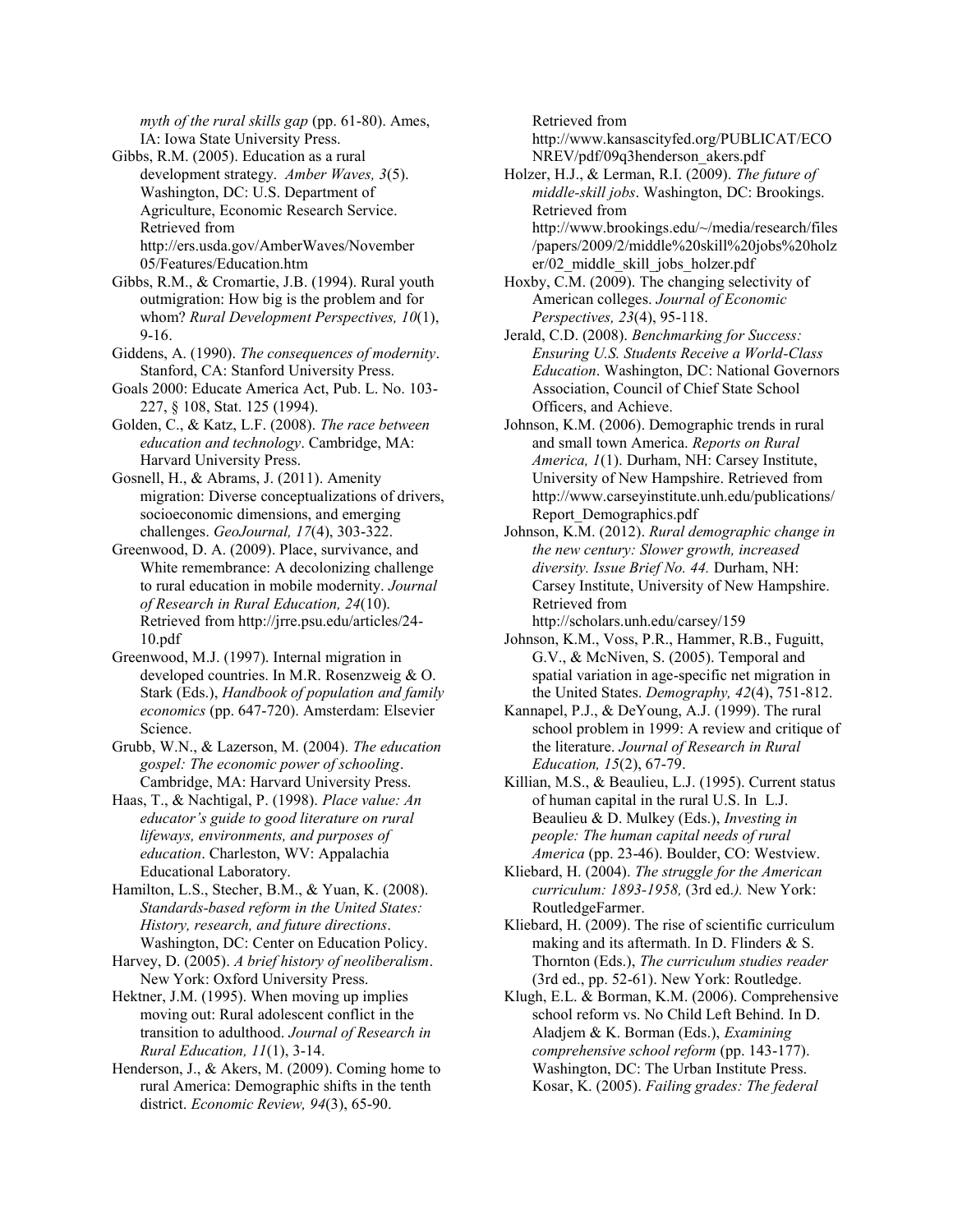*politics of education standards*. Boulder, CO: Lynne Rienner.

Krannich, R.S., Luloff, A.E., & Field, D.R. (2011). *People, places, and landscapes: Social change in high amenity rural areas*. New York: Springer.

Kusmin, L. (2013). *Rural America at a glance: 2013 Edition. Economic Brief 24*. Washington, DC: U.S. Department of Agriculture. Economic Research Service. Retrieved from http://www.ers.usda.gov/publications/ebeconomic-brief/eb24.aspx#.U7wgF\_lr6m4

Labaree, D.F. (2010). *Someone has to fail: The zerosum game of public schooling*. Cambridge, MA: Harvard University Press.

Lichter, D.T., & Brown, D.L. (2011). Rural America in an urban society: Changing spatial and social boundaries. *Annual Review of Sociology, 37*, 565-592. doi: 10.1146/annurev-soc-081309- 150208

Lichter, D.T., McLaughlin, D.K., & Cornwell, G.T. (1995). Migration and the loss of human resources in rural America. In L.J. Beaulieu and D. Mulkey (Eds.), *Investing in people: The human capital needs of rural America* (pp. 235- 256). Boulder, CO: Westview.

Looker, E.D., & Naylor, T.D. (2009). 'At risk' of being rural? The experience of rural youth in a risk society. *Journal of Rural and Community Development, 4*(2), 39-64.

Loveridge, S., Yi, D., & Bokemeier, J. (2009). Why are they moving away? Comparing attachment to place in the Great Plains to the rest of the nation. *The Online Journal of Rural Research and Policy, 4*(1), 1-22. Retrieved from http://newprairiepress.org/cgi/viewcontent.cgi?ar ticle=1019&context=ojrrp

Macgregor, L.C. (2010). *Habits of the heartland: Small-town life in modern America*. Ithaca, New York: Cornell University Press.

Manna, P. (2006). *Schools in: Federalism and the national education agenda*. Washington, D.C.: George Washington University Press.

Marsh, J. (2011). *Class dismissed: Why we cannot teach or learn our way out of inequality*. New York: Monthly Review Press.

Mathis, W. (2012). *Common core state standards*. Boulder, CO: National Education Policy Center. Retrieved from

http://nepc.colorado.edu/publication/options

McGranahan, D.A. (2008). Landscape influence on recent rural migration in the U.S. *Landscape and Urban Planning, 85*(3-4), 228-240.

McGranahan, D.A, Cromartie, J., & Wojan, T. (2010). *Nonmetropolitan outmigration counties: Some are poor, many are prosperous. Economic Research Report Number 107.* Washington, DC: U.S. Department of Agriculture, Economic Research Service. Retrieved from http://www.ers.usda.gov/publications/erreconomic-research-report/err107.aspx#.UyMrvlr6m4

McGranahan, D.A, Wojan, T.R., & Lambert, D.M. (2011). The rural growth trifecta: outdoor amenities, creative class and entrepreneurial context. *Journal of Economic Geography*, *11*(3), 529-557.

McNamee, S.J., & Miller, Jr., R.K. (2009). *The meritocracy myth* (2<sup>nd</sup> ed.). Lanham, MD: Rowman &Littlefield.

Miller, B.A. (1993). Rural distress and survival: The school and the importance of "Community." *Journal of Research in Rural Education, 9*(2), 84-103. Retrieved from http://jrre.vmhost.psu.edu/wpcontent/uploads/2014/02/9-2\_9.pdf

Mishel, L., Bivens, J., Gould, E., & Shierholz, H. (2012). *The state of working America* ( $12<sup>th</sup>$  ed). Washington, DC: Economic Policy Institute.

Molloy, R., Christopher L. Smith, C.L., & Wozniak, A. (2011). Internal migration in the United States. *Journal of Economic Perspectives, 25*(3), 173-96.

National Commission on Excellence in Education. (1983). *A Nation at Risk: The imperative for educational reform*. Washington, DC: U.S. Department of Education.

Nelson, P.B. (2001). Rural restructuring in the American West: Land use, family and class discourses. *Journal of Rural Studies, 17*(4), 395- 407.

No Child Left Behind (NCLB) Act of 2001. Pub. L. No. 107-110, § 115, Stat. 1425 (2002). Partridge, M., Rickman, D., Ali, K., & Olfert, M. (2008). Lost in space: Population dynamics in the American hinterlands and small cities. *Journal of Economic Geography, 8*(6), 727-757.

Petrin, R. A., Schafft, K. A., & Meece, J.L. (2014). Educational sorting and residential aspirations among rural high school students: What are the contributions of schools and educators to rural brain drain? *American Educational Research Journal, 51*(2), 294-326.

Plane, D. A., & Jurjevich, J.R. (2009). Ties that no longer bind? The patterns and repercussions of age-articulated migration. *The Professional Geographer, 61*(1), 4-20.

Power, T. (1996). *Lost landscapes and failed economies: The search for a value of place*. Washington, DC: Island Press.

Redlin, M., Aguiar, G., Langelett, G., & Warmann, G. (2010). 'Why are you still out there?'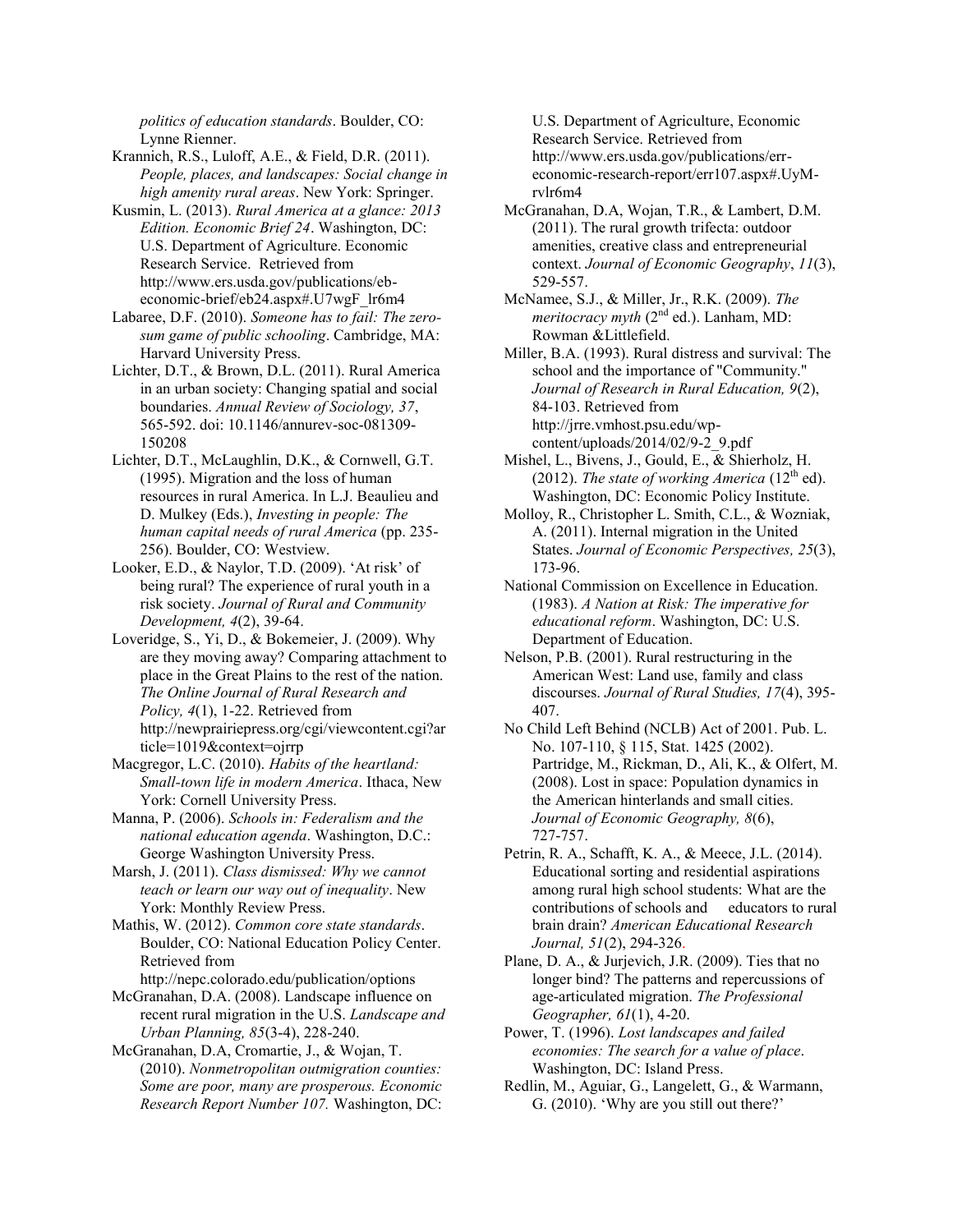Persistence among deep rural communities in the northern plains. *The Online Journal of Rural Research and Policy, 5*(5), 1- 22. Retrieved from http://newprairiepress.org/ojrrp/vol5/iss5/1/

Rothman, R. (2011). *Something in common: The Common Core standards and the next chapter in American education*. Cambridge, MA: Harvard University Press.

Salamon, S. (2003). *Newcomers to old towns: Suburbanization of the heartland*. Chicago, IL: University of Chicago Press.

Seal, K.R., & Harmon, H.L. (1995). Realities of rural school reform. *Phi Delta Kappan, 77*(2), 119- 125.

Shanahan, T. (2013). Letting the text take center stage. *American Educator, 37*(3), 4-11, 43.

Sherman, J., & Sage, R. (2011). Sending off all your good treasures: Rural schools, brain-drain, and community survival in the wake of economic collapse. *Journal of Research in Rural Education, 26*(11), 1-14. Retrieved from http://jrre.psu.edu/articles/26-11.pdf

Sjaastad, L.A. (1962). The costs and returns of human migration. *Journal of Political Economy, 70*(5), 80-93.

Smith, K.E., & Tickamyer, A. (Eds.). (2011). *Economic restructuring and family well-being in rural America*. University Park, PA: Pennsylvania State University Press.

Spring, J. (1998). *Education and the rise of the global economy*. Mahwah, NJ: Lawrence Erlbaum.

Stauber, K.N. (2001). Why invest in rural America and how? A critical public policy question for the 21st century. *Economic Review, 86*(2), 57-87. Retrieved from http://www.kc.frb.org/Publicat/Exploring/RC01S tau.pdf

Stedman, J.B. (1994). *Goals 2000: Overview and analysis*. Washington, DC: Congressional Research Service.

Stephens, N.M., & Townsend, S.S. M. (2013). Rank is not enough: Why we need a sociocultural perspective to understand social class. *Psychological Inquiry, 24*(2), 126-130.

Stockdale, A. (2004). Rural out-migration: Community consequences and individual migrant experiences. *Sociologia Ruralis, 44*(2), 167-194.

Stockdale, A. (2006). Migration: Pre-requisite for rural economic regeneration? *Journal of Rural Studies, 22*(3), 354-366.

Storper, M., & Scott, A.J. (2009). Rethinking human capital, creativity and urban growth. *Journal of Economic Geography, 9*(2), 147-167.

The Future Ready Project. (2013). *What does college- and career-ready really mean?*  Washington, DC: Achieve. Retrieved from http://www.futurereadyproject.org/sites/frp/files/ College\_and\_Career\_Readiness.pdf

Theobald, P. (1997). *Teaching the commons: Place, pride, and the renewal of community*. Boulder, CO: Westview.

Theodori, A.E., & Theodori, G.L. (2014). Perceptions of community and place and the migration intentions of at-risk youth in rural areas. *Journal of Rural Social Sciences, 29*(1), 103-121.

Thomson, R., & Taylor, R. (2005). Between cosmopolitanism and the locals: Mobility as a resource in the transition to adulthood. *Young, 13*(4), 327-342.

Thurow, L.C. (1975). *Generating inequality: Mechanisms of distribution in the U.S. economy*. New York: Basic Books.

Turner, R. S. (2008). *Neoliberal ideology: History, concepts and politics*. New York: Columbia University Press.

Ulrich-Schad, J.D., Henly, M., & Safford, T.G. (2013). The role of community assessments, place, and the Great Recession in the migration intentions of rural Americans. *Rural Sociology, 78*(3), 371-398.

U.S. Census Bureau. (1993). *Table 4. Population: 1790 to 1990*. Washington, DC: Author. Retrieved from http://www.census.gov/population/www/censusd ata/files/table-4.pdf

U.S. Census Bureau. (2013). *2010 Census urban area facts*. Washington, DC: Author. Retrieved from http://www.census.gov/geo/reference/ua/uafacts. html

U.S. Department of Education. (2009). *Race to the Top program: Executive summary*. Washington, DC: Author.

Vias, A.C., & Carruthers, J.I. (2005). Regional development and land use change in the Rocky Mountain West, 1982-1997. *Growth and Change, 36*(2), 244-272.

von Reichert, C. (2006). Community evaluations and migration intentions: The role of attraction and aversion to place on the northern Great Plains. In W.A. Kandel & D.L. Brown (Eds.), *Population change and rural society* (pp. 333-356). New York: Springer.

von Reichert, C., Cromartie, J.B., & Arthun, R.O. (2011). Returning home and making a living: Employment strategies of returning migrants to rural U.S. communities. *Journal of Rural and Community Development, 6*(2), 35-52.